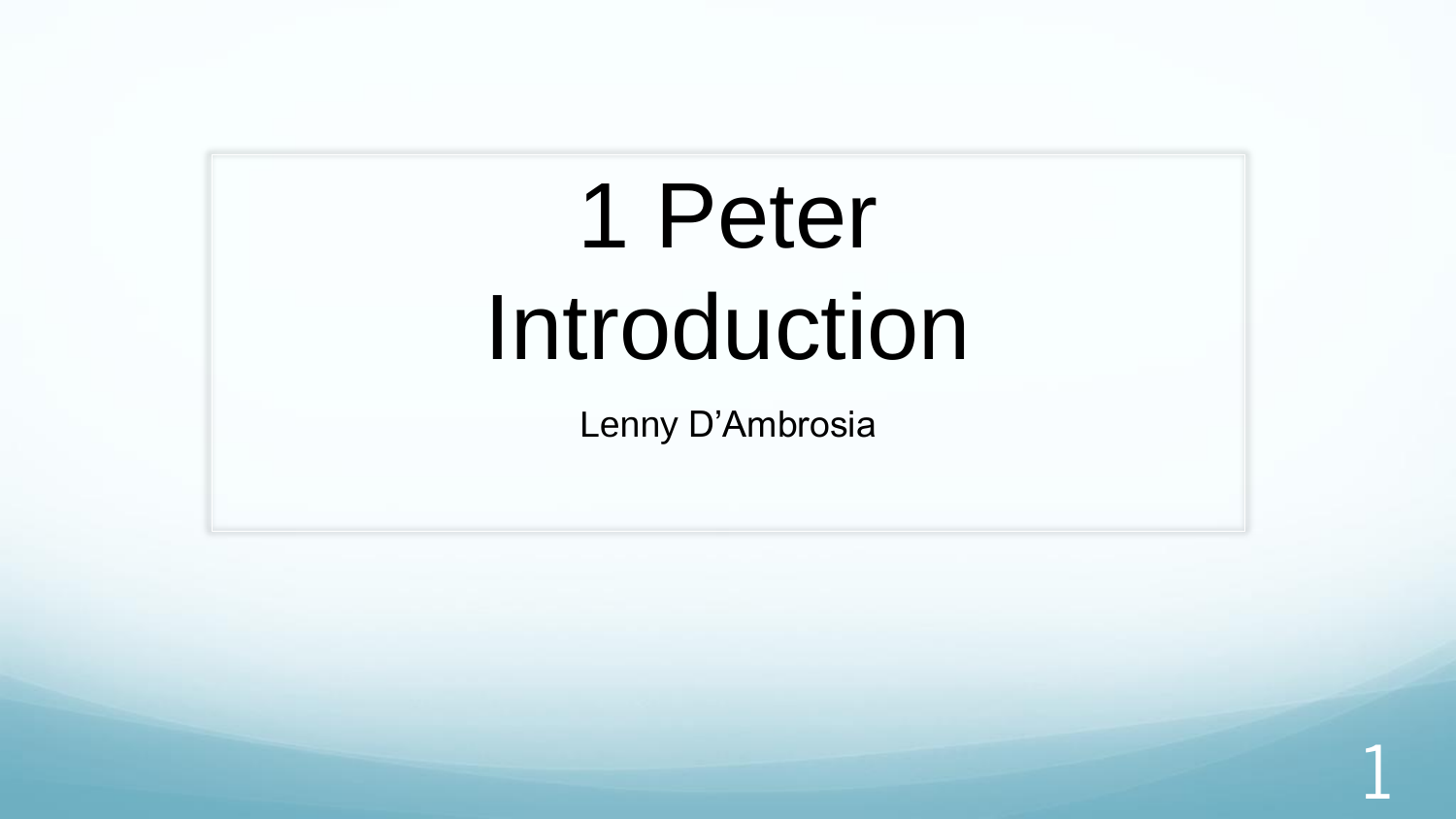#### **1 Peter**

#### **3/6/21**

Introduction – Facts about Peter

#### **3/14/21**

Ch 1: 1-2 – **A. Salutation**

Ch 1: 3 -9 – **B. Our Living Hope - Our Salvation**

- I. The source of our Hope
- 2. The nature of our Hope
- 3. The certainty of our Hope
- 4. What Hope does for Christians 2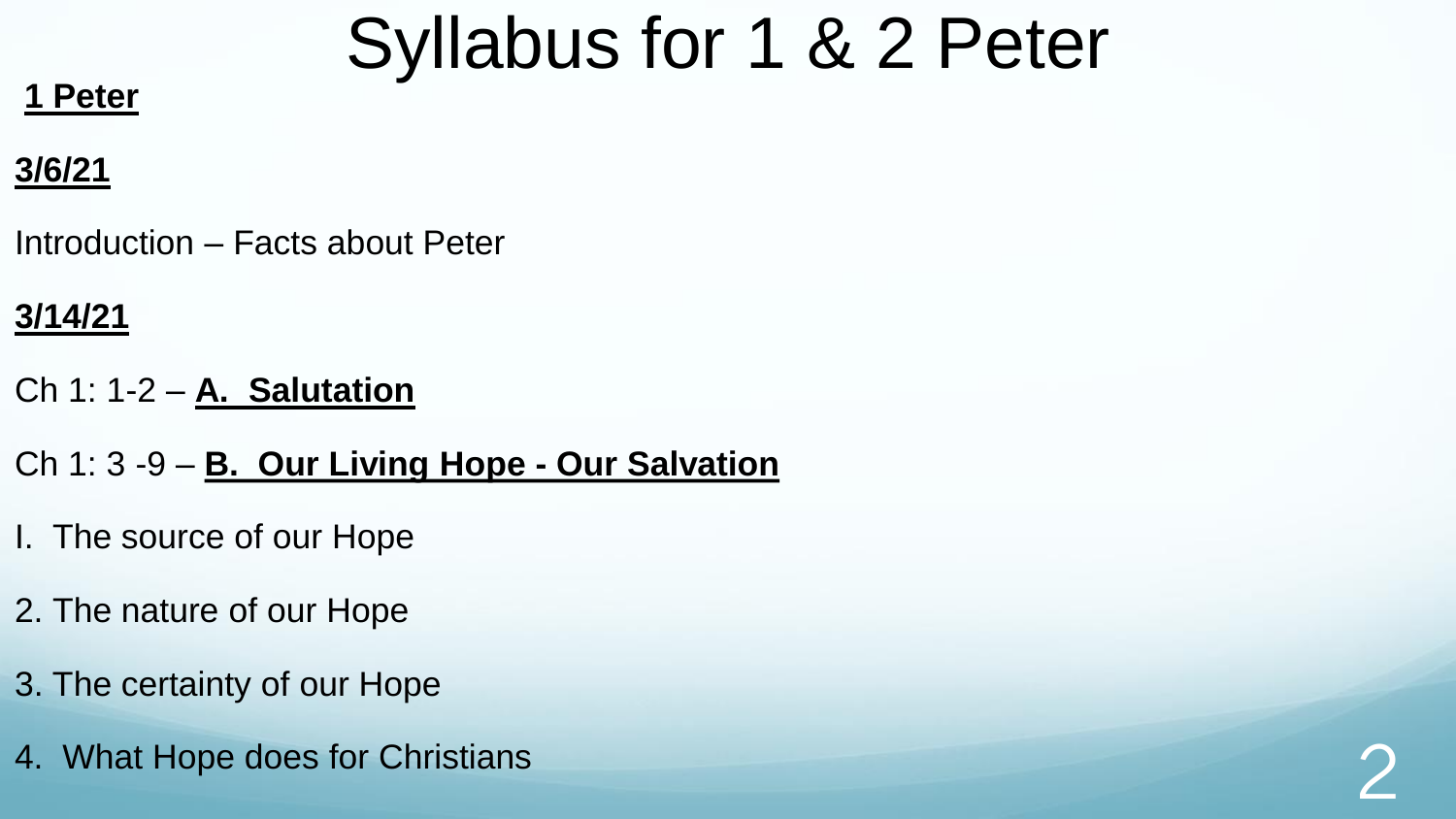#### **3/21/21**

Ch 1: 10-12 - **C. The value of the O.T. Prophets to our Faith** 

- 1. The inquisitive Prophets
- 2. The ministering Prophets
- Ch 1: 13-25 **D. The Call to Holiness**
- Focus our minds and actions
- Trust God, Being obedient and holy
- Be obedient children of God
- Fear God
- Love One Another
- Honor the cost of our redemption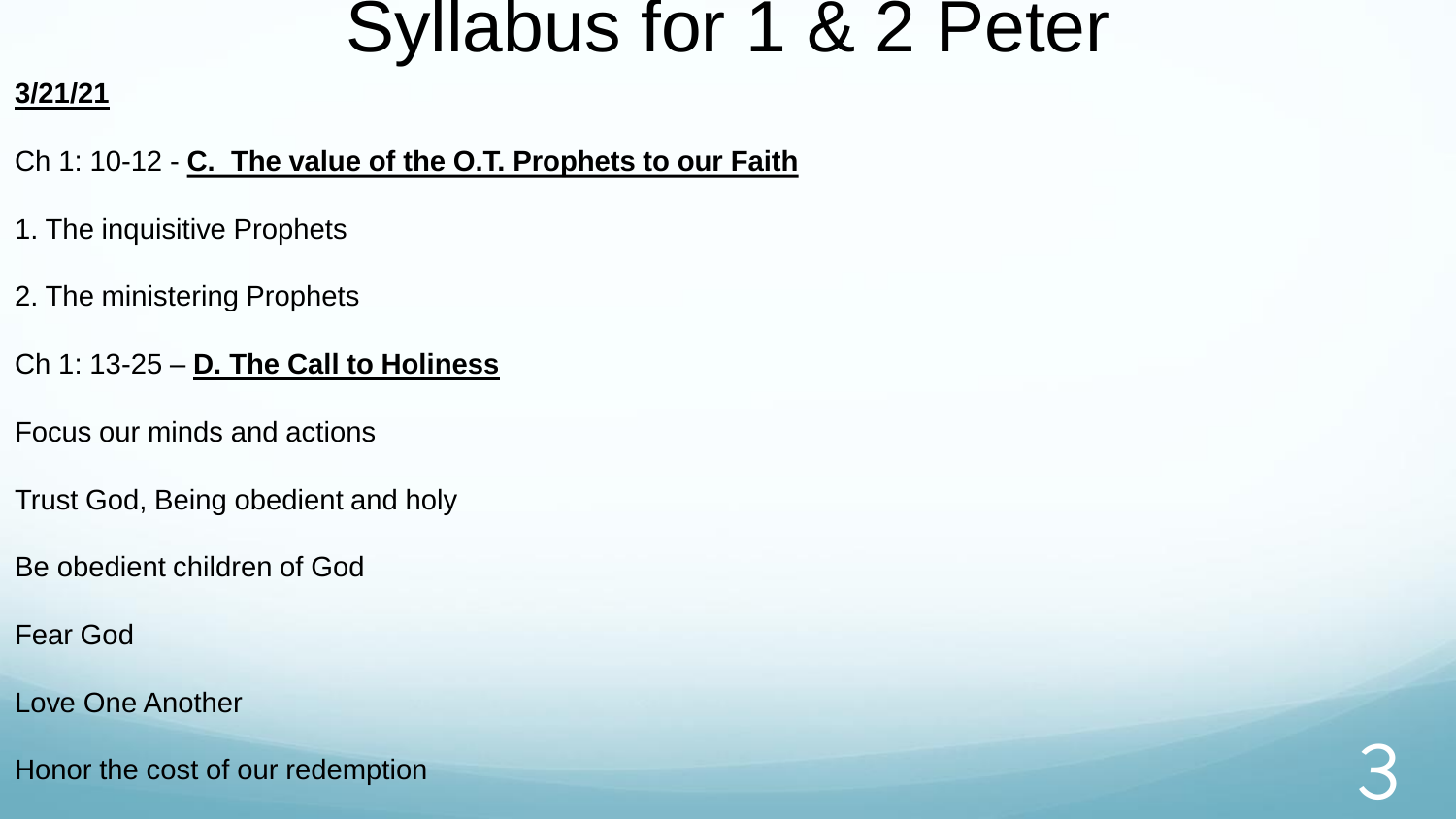#### **3/28/21**

#### Ch 2: 1–12 **E. Live a righteous life and praise God**

Strip off some things of the world and crave the Word of God

Come to Christ, the Living Stone

Know that you are God's People

Give God the Praise and Glory

Abstain from worldly lusts

#### **4/4/21**

Ch 2: 13-25 **F. Honor Authority**

- 1. Submission to the Government
- 2. Submission in business
- $\overline{a}$  Jesus is our example  $\overline{a}$

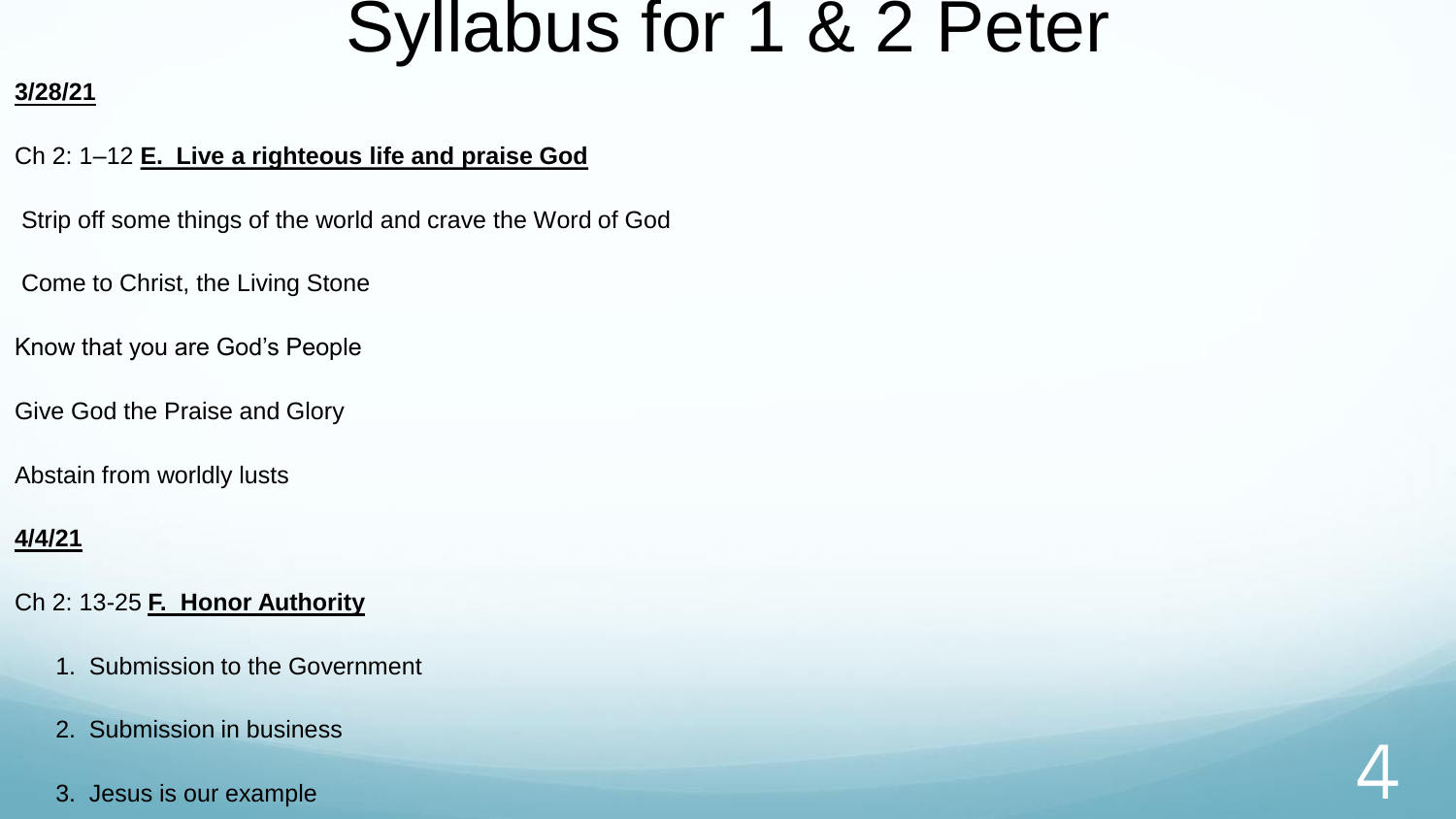### **4/11/21**

### Ch 3: 1-12 **G. Honor Marriage**

- 1. Submission in Marriage
- 2. Live righteously

### **4/18/21**

- Ch 3: 13-22. **H. Godly Living**
	- Sanctify Christ
	- Put on Christ

Analogy between Noah and the flood corresponding to baptism 5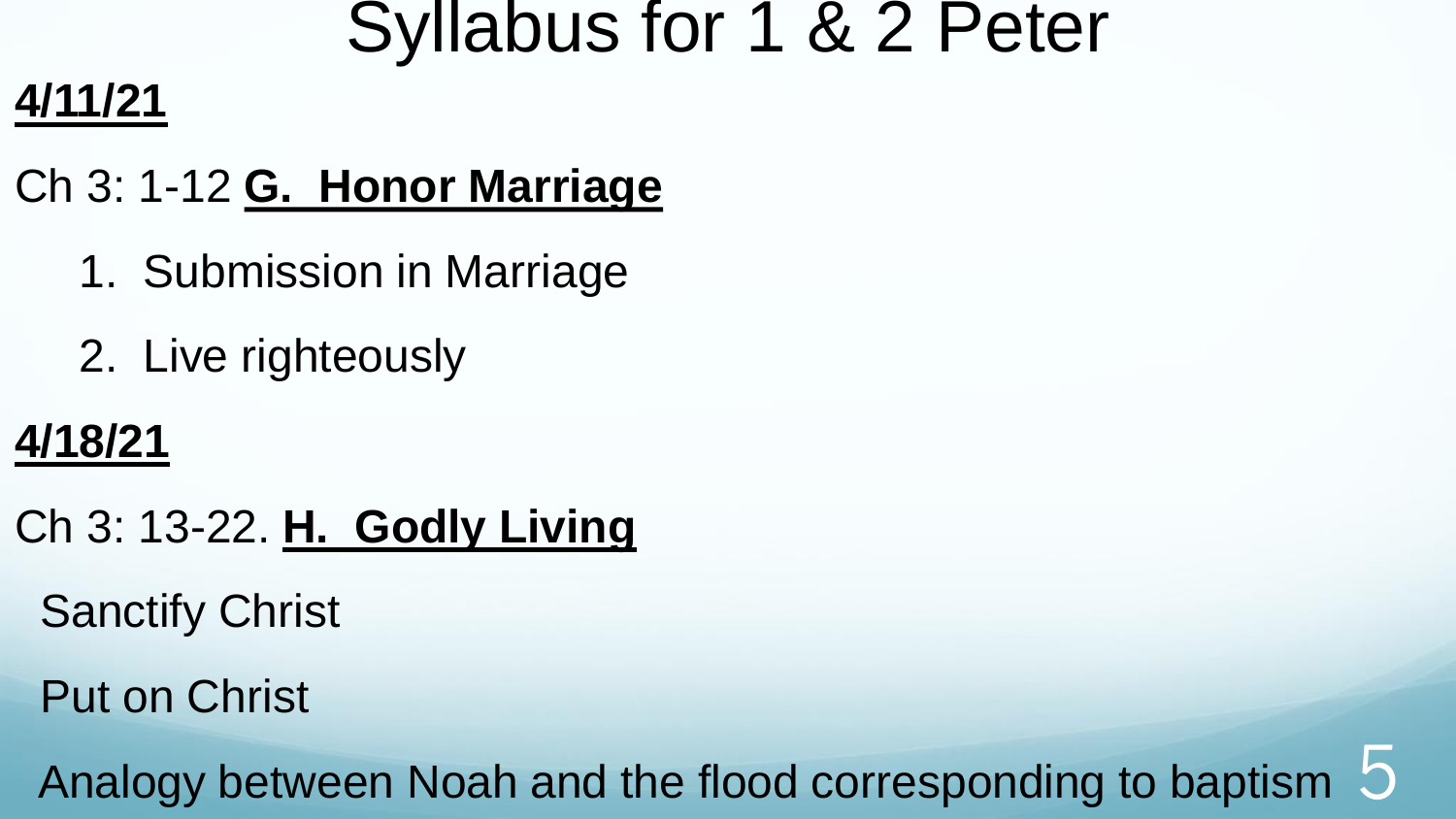### **4/25/21**

- Ch 4: 1-19. **H. Godly Living** (continued)
- Keep fervent in your Love
- Share the sufferings of Christ

### **5/2/21**

- Ch 5: 1-11 **I. Minister in Suffering**
	- 1. Elders, Shepherd the Flock
	- 2. Saints, Humble Yourselves
- Ch 5: 12-14 **J. Closing** 6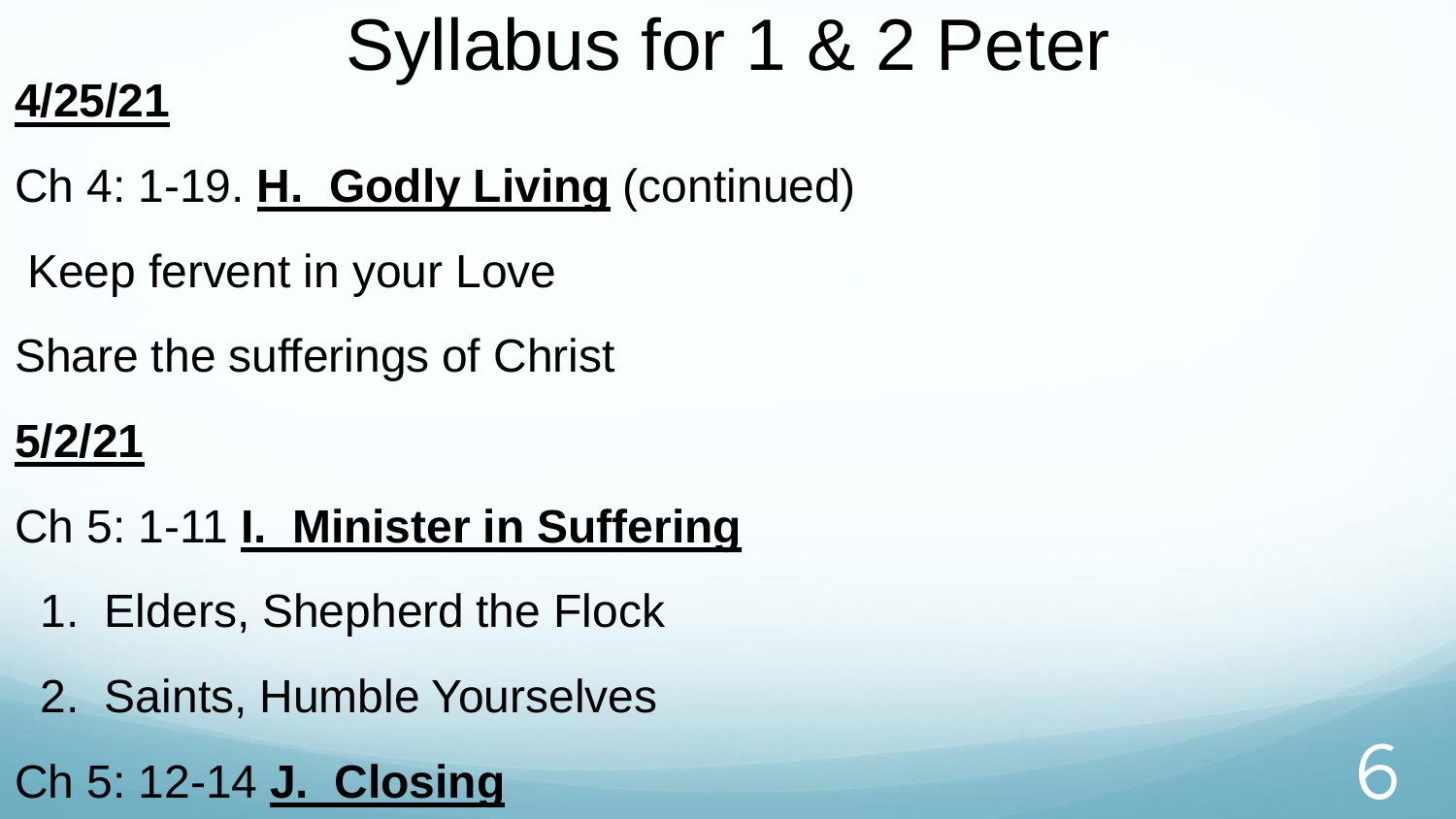#### **2 Peter**

**The Great Salvation of God**

Ch 1: 1-2 **A. Salutation**

**5/9/21**

#### Ch 1: 3-4 **B. The Great gift of Christ the Messiah – Salvation**

Christ is the Messiah worthy of total devotion.

Christ is the Messiah of Faith.

Christ is the Messiah of grace and peace.

Christ is the Messiah of life and godliness.

Christ is the messiah of the divine nature.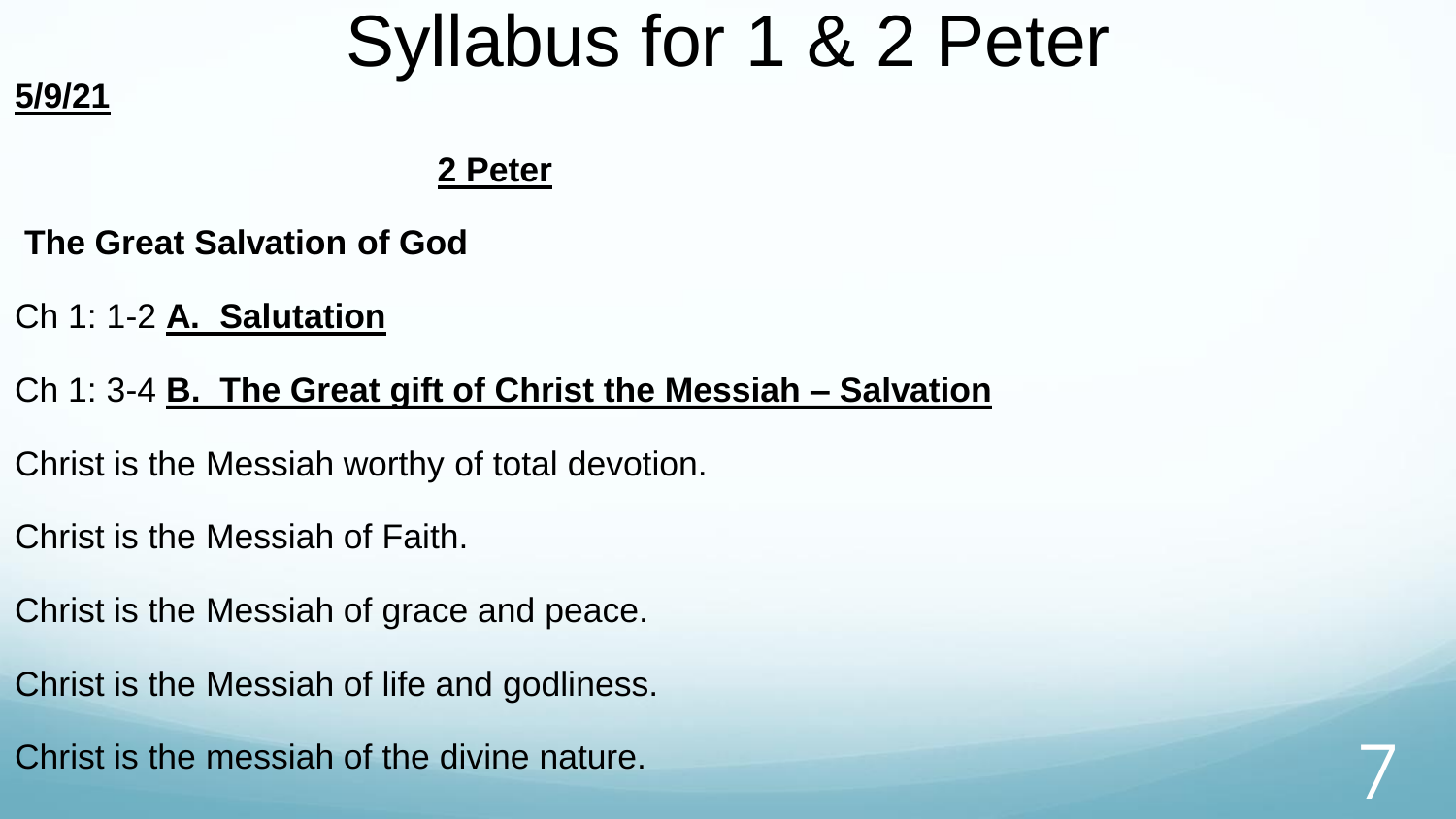### Ch 1: 5-15 **C. The Great Things of the Believer's Life**

Add and grow in virtues.

5/9/21

Use these virtues in your Christian Walk of Life to live a righteous life and with God's grace and mercy you may inherit eternal life.

Share these virtues with your brothers and sisters in Christ and those in the world. 8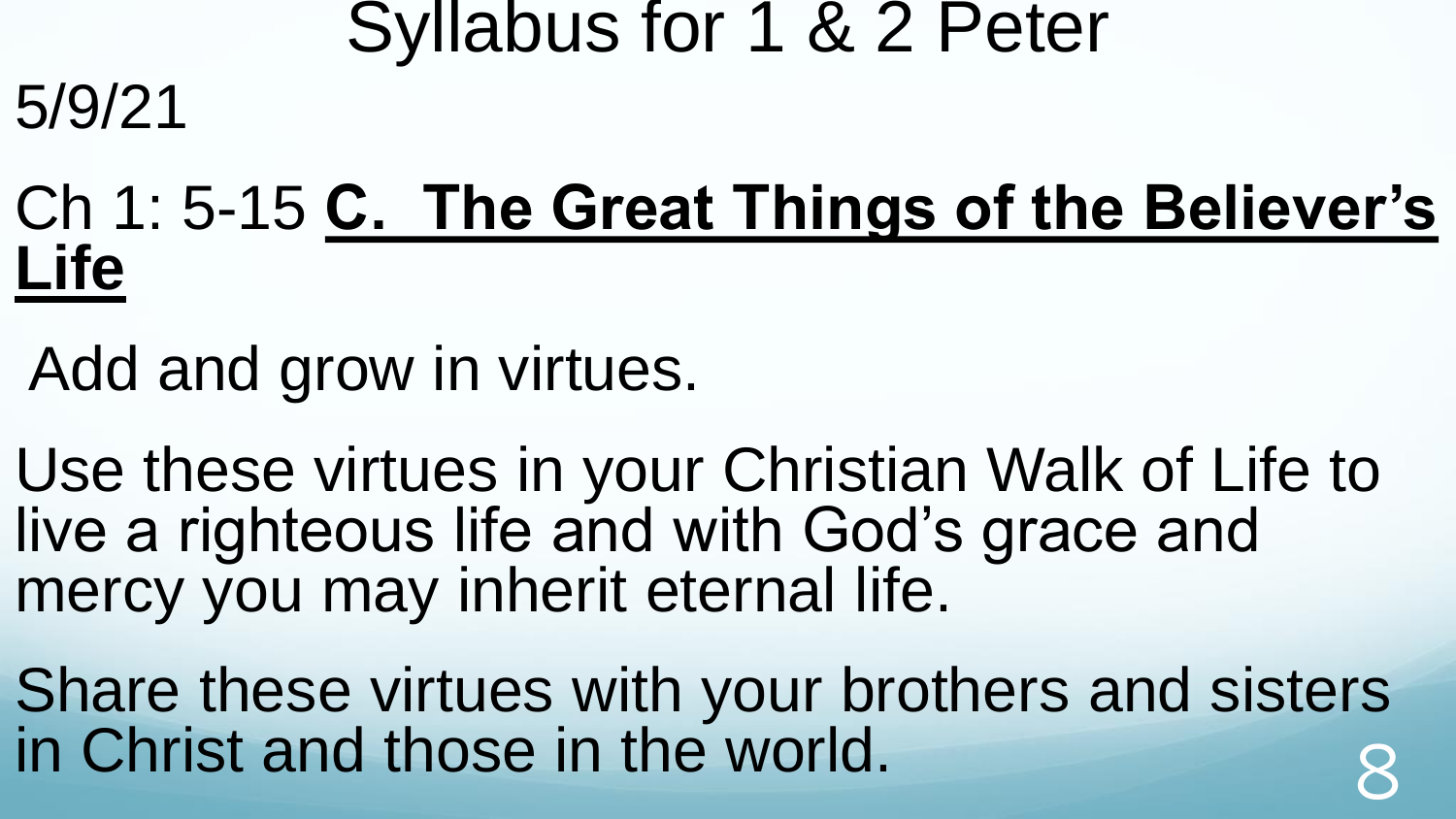### **5/16/21**

### Ch 1: 16-21 **D. The Great Proof of Salvation**

The first proof of salvation – The Great eyewitness account of Christ's majesty and transfiguration.

The second proof of salvation – The account of prophecy and Scripture.

### **5/23/21**

#### Ch 2: 1-22 **E. The Warning against False Teachers**

The Description and Judgment of False Teachers.

The Character and conduct of False Teachers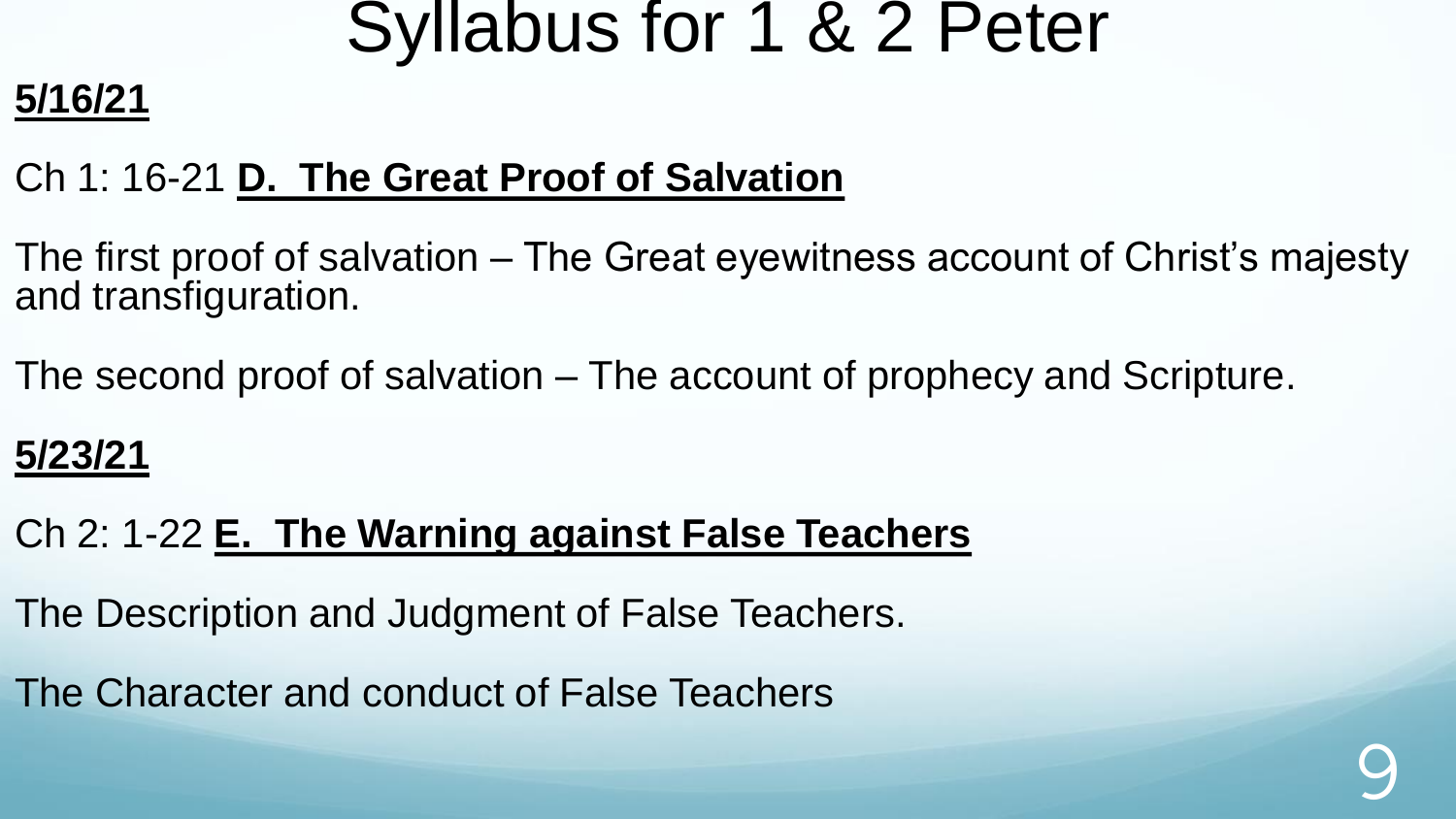### **5/30/21**

### Ch 3: 1-17 **F. The Second Coming of Christ and the End of the World**

- The First Thing to Know Scoffers Shall Come
- The One Thing Not to Be Ignorant About Why Christ has Not Yet Returned
- Believers must live holy and godly lives
- Believers must count the Lord's longsuffering as salvation
- Believers must grow in the grace and knowledge of our Lord and be on guard of False Teachers that may lead them into error.

10

Ch 3: 18 **G. Closing**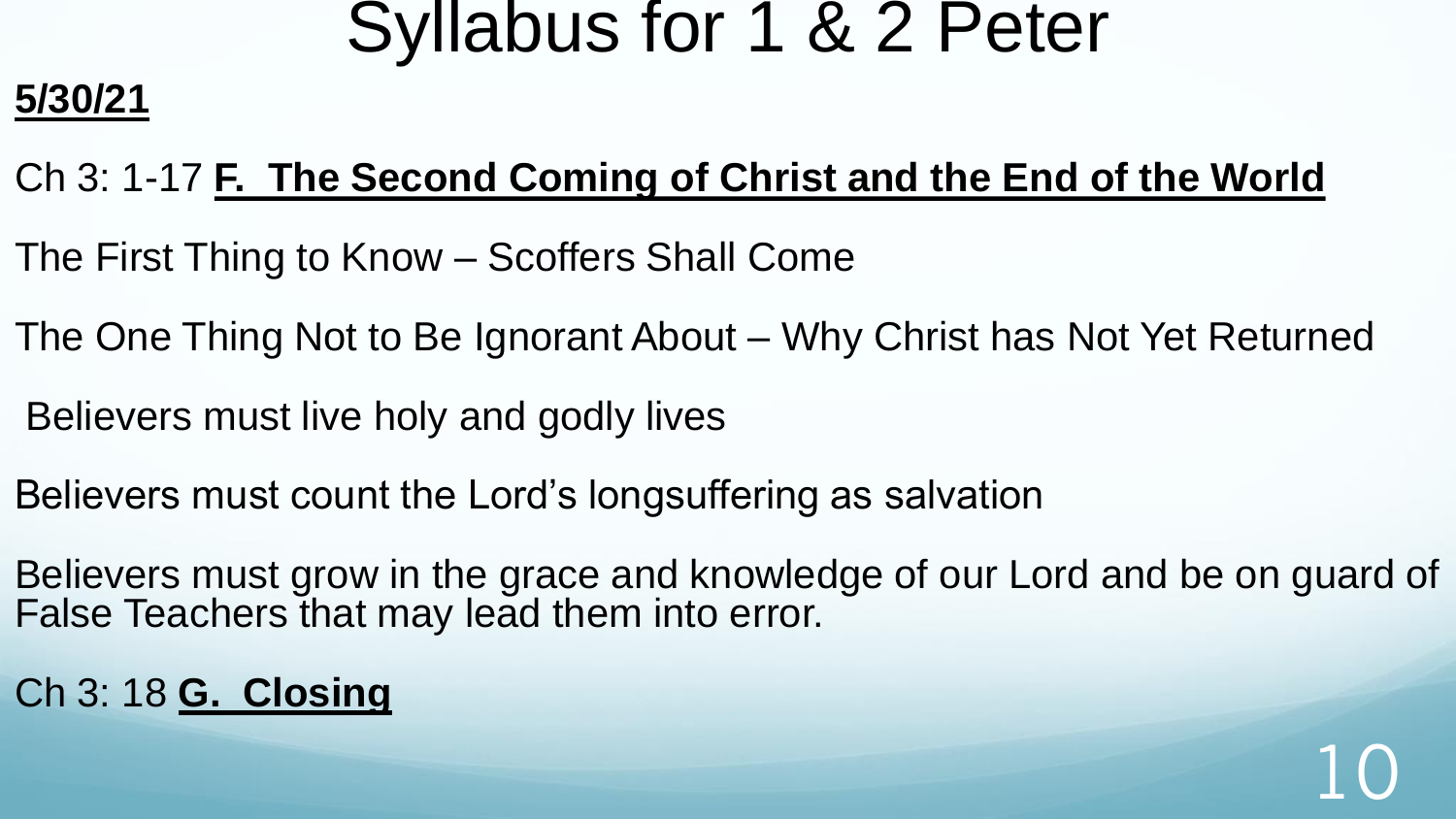1. Who does Peter address in 1 Peter? 2. What was their dilemma?

# **Peter addressed believers** who were **suffering escalating persecution** (1:6; 2:12, 19-21; 3:9, 13-18; 4:1, 12-16, 19)

11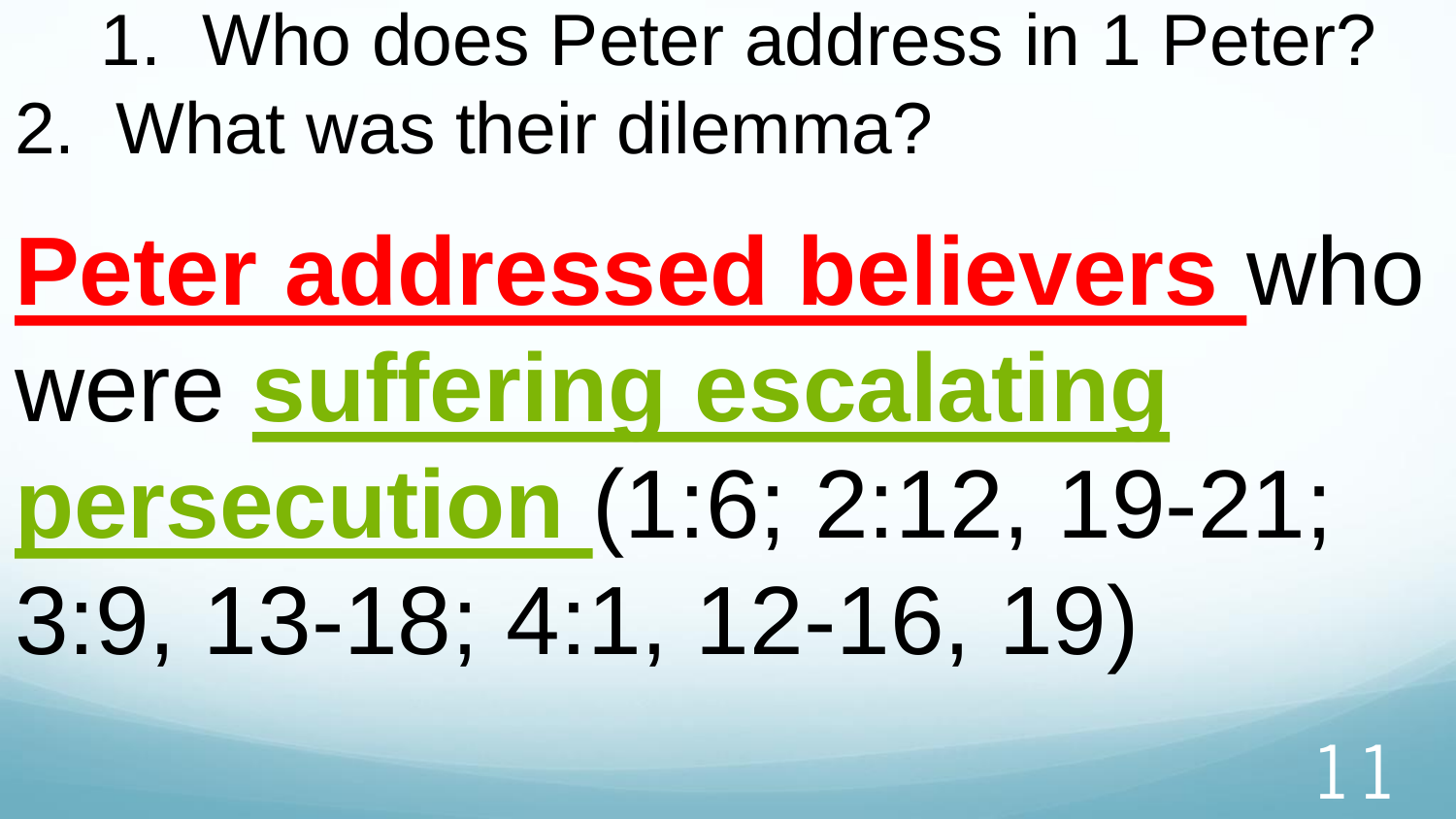3. What did Peter want to share with the readers of 1 Peter?

Peter wished to impress on his readers that by **living an obedient**, **victorious life under suffering**, **a Christian can still evangelize in this hostile world**  (1:14; 2:1, 12, 15; 3:1-6, 13-17; 4:2; 5:8-9).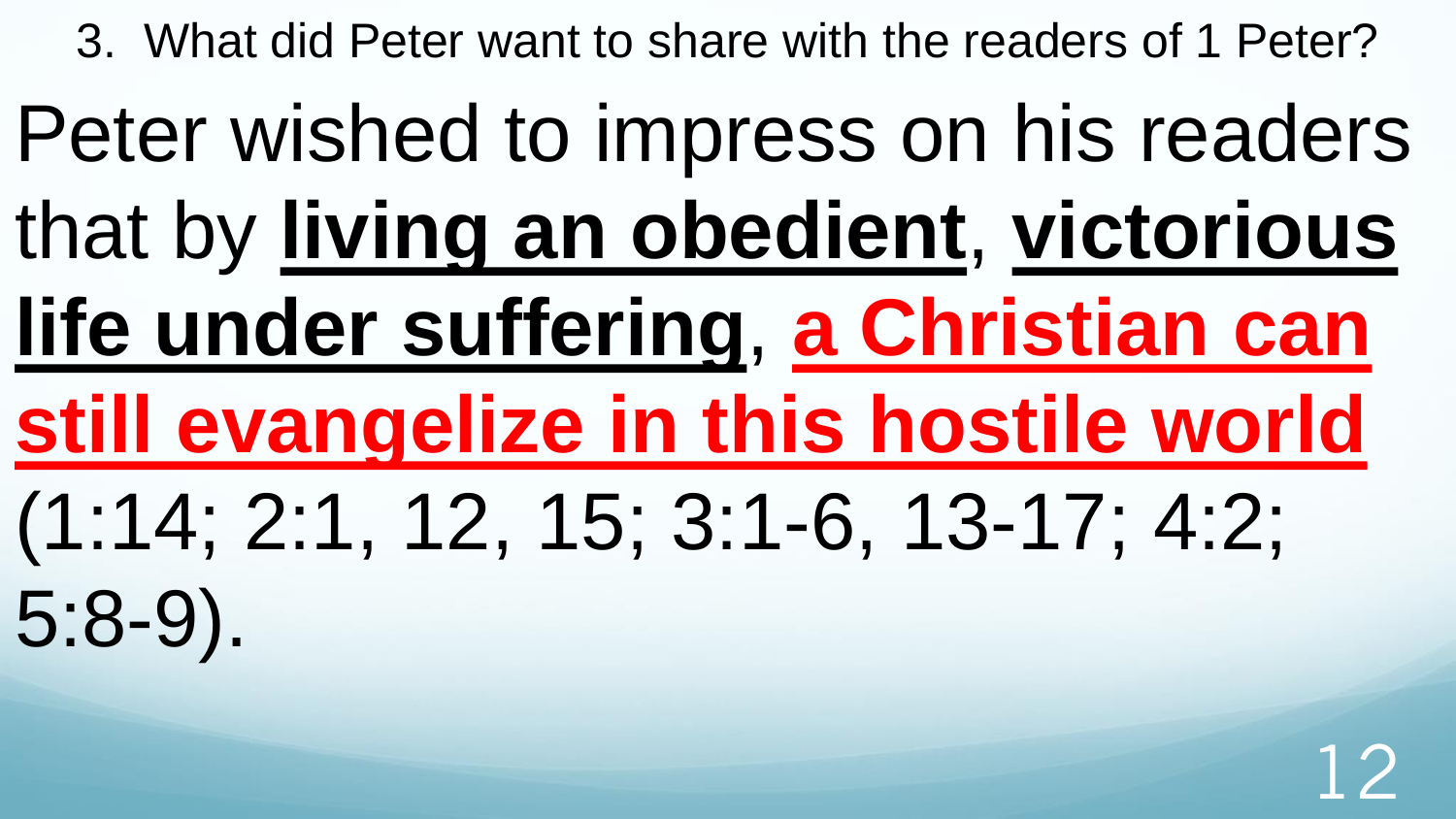# **Live Victorious in times of Sufferings**

- 1. Without losing hope.
- 2. Without becoming bitter.
- 3. Trusting in the Lord.
- 4. There are blessings in Christianity.
- 5. Christian's will suffer and will serve the Lord.
- 6. Christian relationships in the church and the world. The contract of the contract of the contract of the contract of the contract of the contract of the contract of the contract of the contract of the contract of the contract of the contract of the contract of the con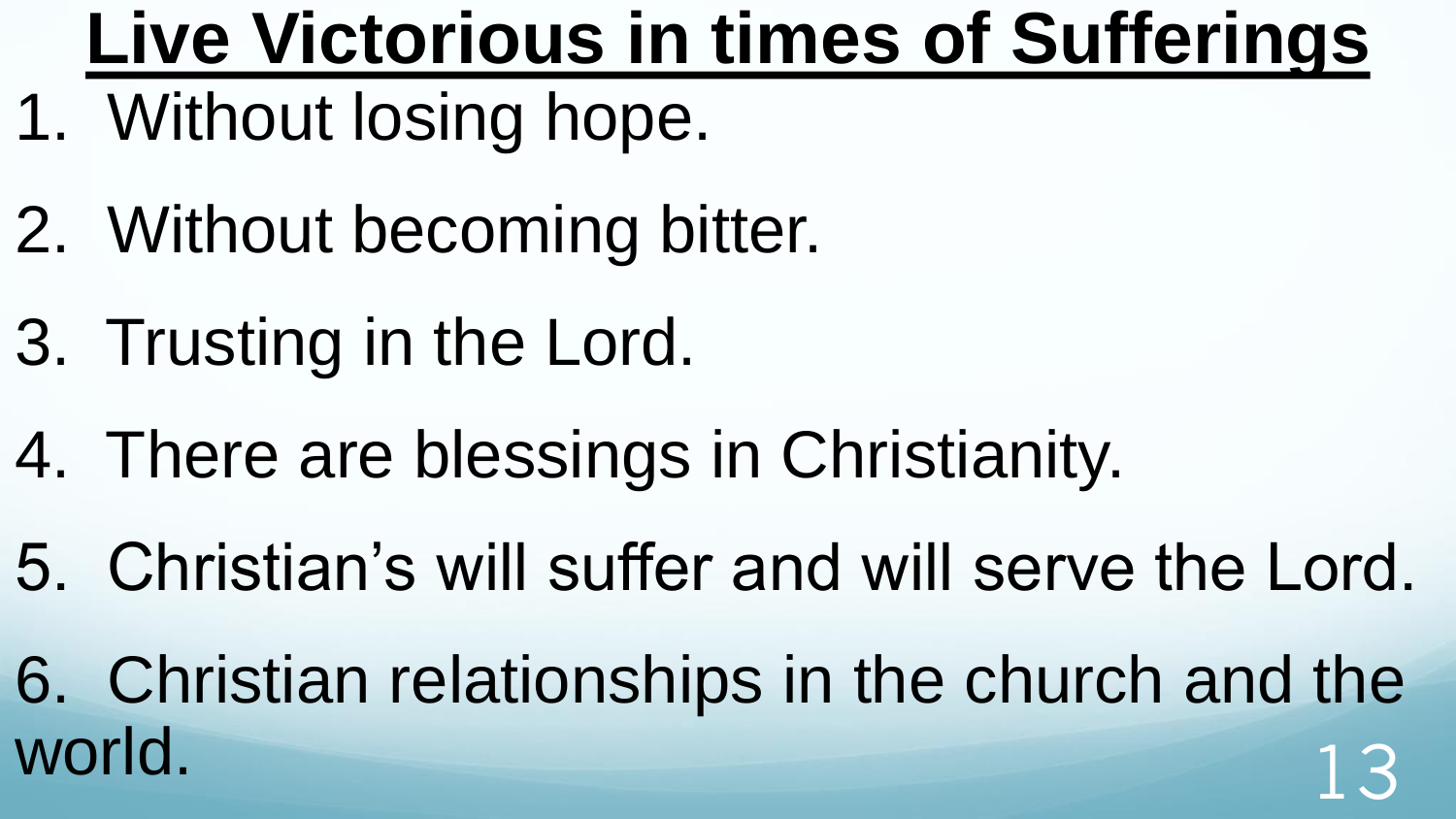**Live Victorious in times of Sufferings** 7. Our blessings sustain us to endure hardship and live holy lives

8. We should act honorably in relationships and endure patiently

9. Live a holy life despite sufferings and hardship

10. Relate properly with leaders, trusting God and resisting Satan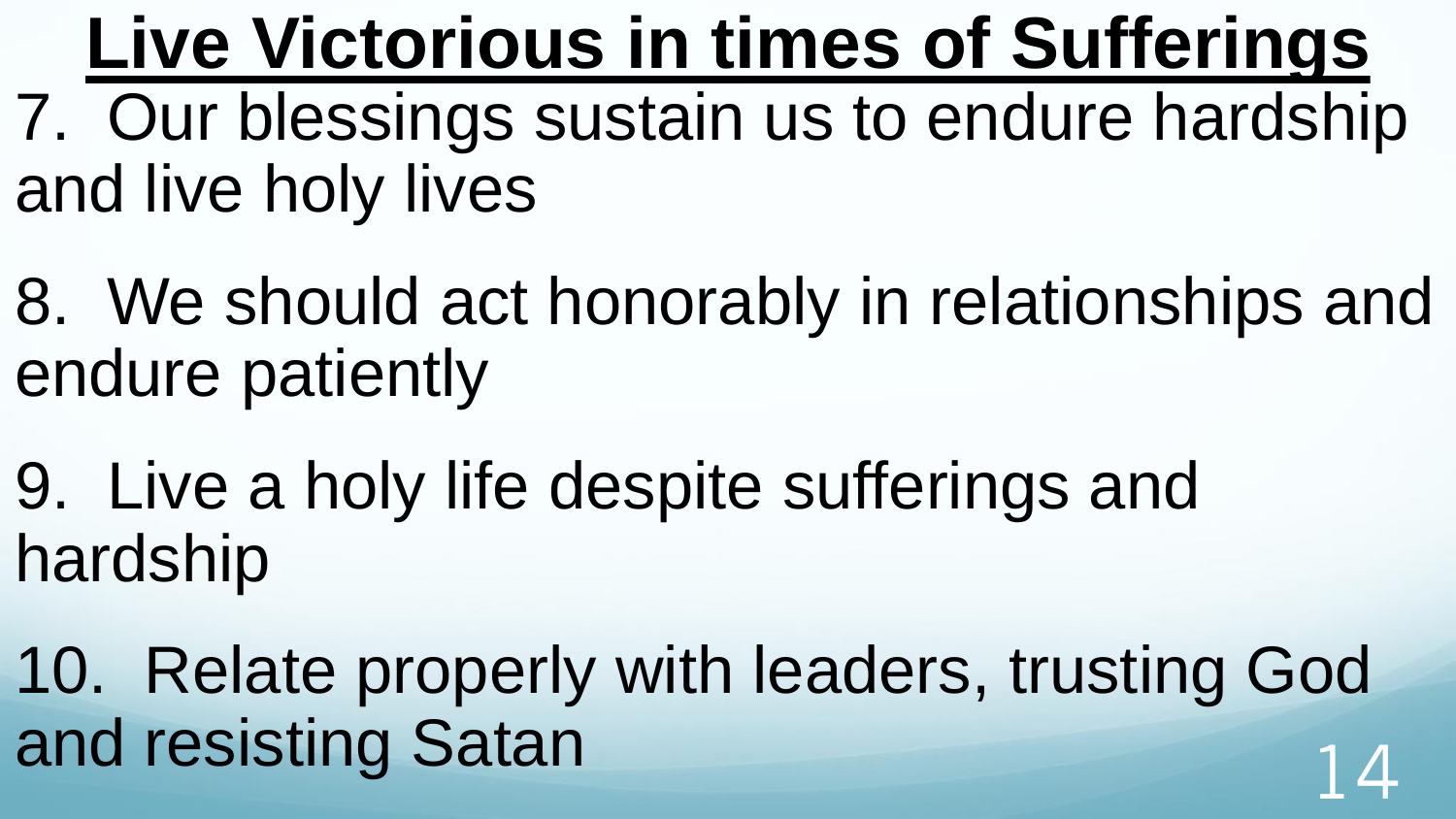# **Live Victorious in times of Sufferings**

Peter encourages Christians to maintain hope while suffering.

**1 Peter 5: 10**

10 After **you have suffered for a little while**, the **God of all grace**, who **called you to His eternal glory in Christ**, will Himself **perfect**, **confirm**, **strengthen** *and* **establish you**.

God will empower and glorify those who remain steadfast in their faith under the weight of their present suffering.<br>
15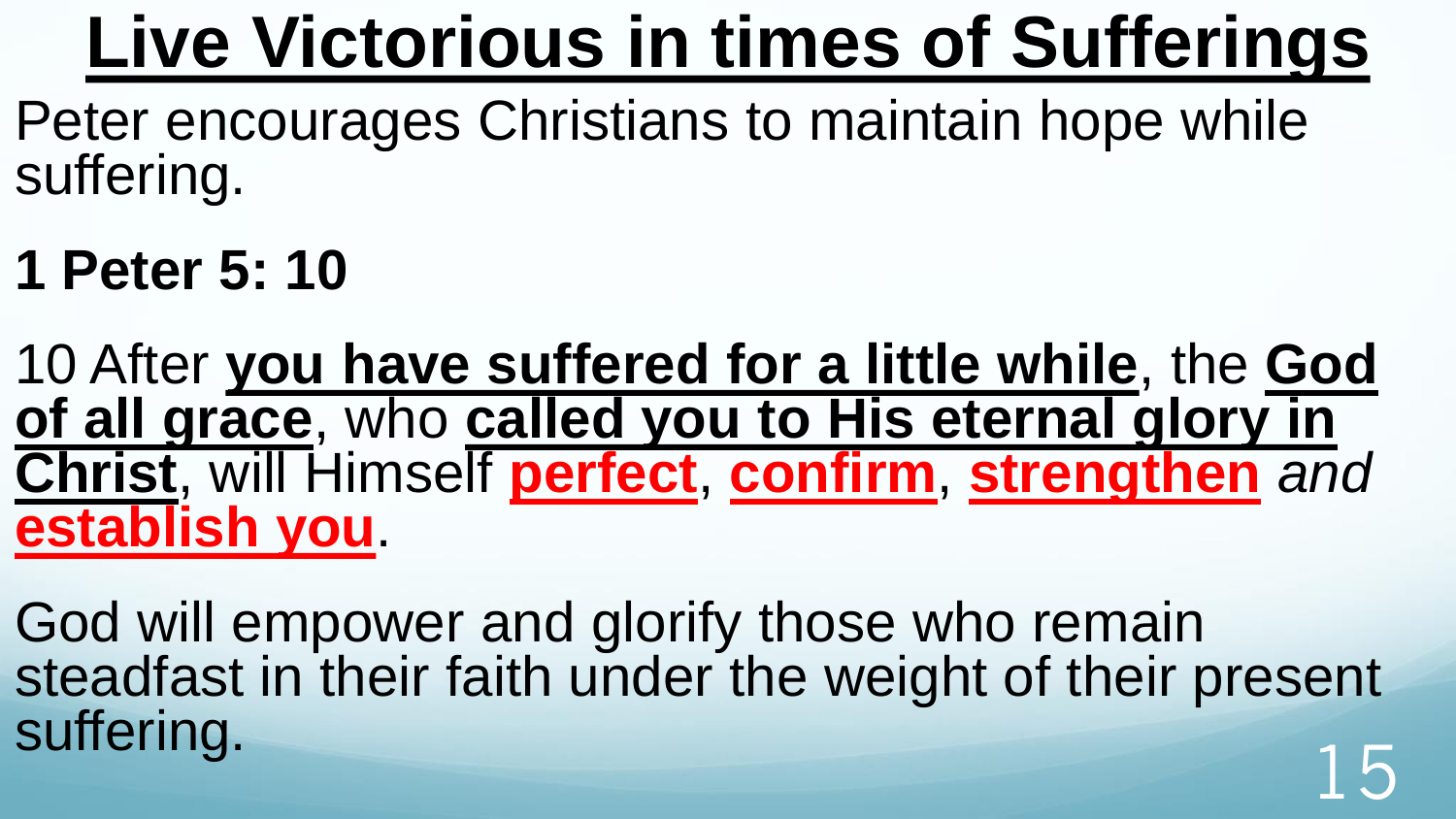**Live Victorious in times of Sufferings Jesus told us that hatred should be expected.** 

# **Matthew 5:10**

<sup>10</sup> "Blessed are those who have been persecuted for the sake of righteousness, for theirs is the kingdom of heaven.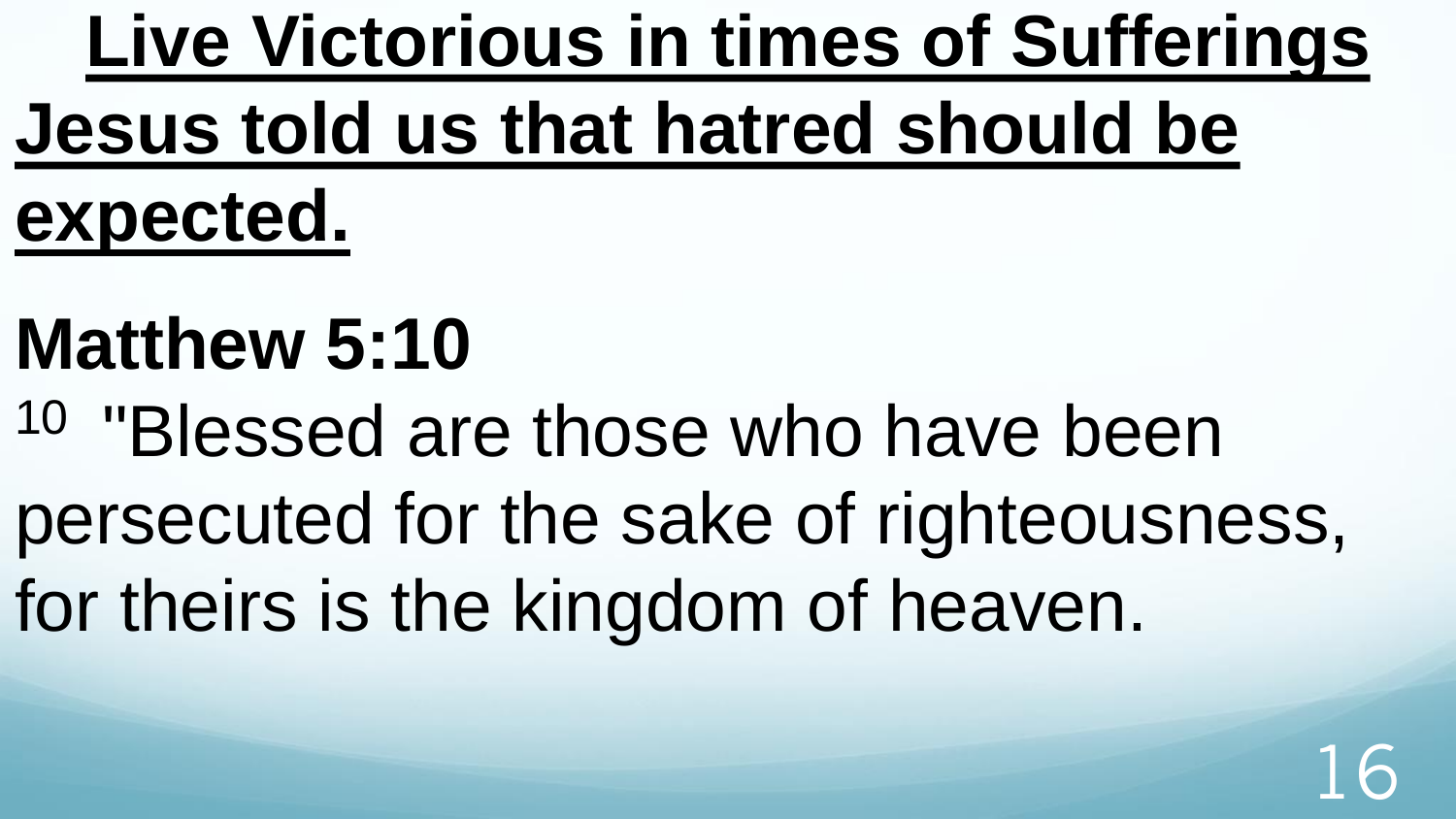**Live Victorious in times of Sufferings Paul warned that suffering for Jesus' sake was a certainty.** 

# **2 Timothy 3:10-12**

<sup>10</sup> Now you followed my teaching, conduct, purpose, faith, patience, love, perseverance, <sup>11</sup> persecutions, and sufferings, such as happened to me at Antioch, at Iconium *and* at Lystra; what persecutions I endured, and out of them all the Lord rescued me!

<sup>12</sup> Indeed, **all who desire to live godly in Christ Jesus will be persecuted.**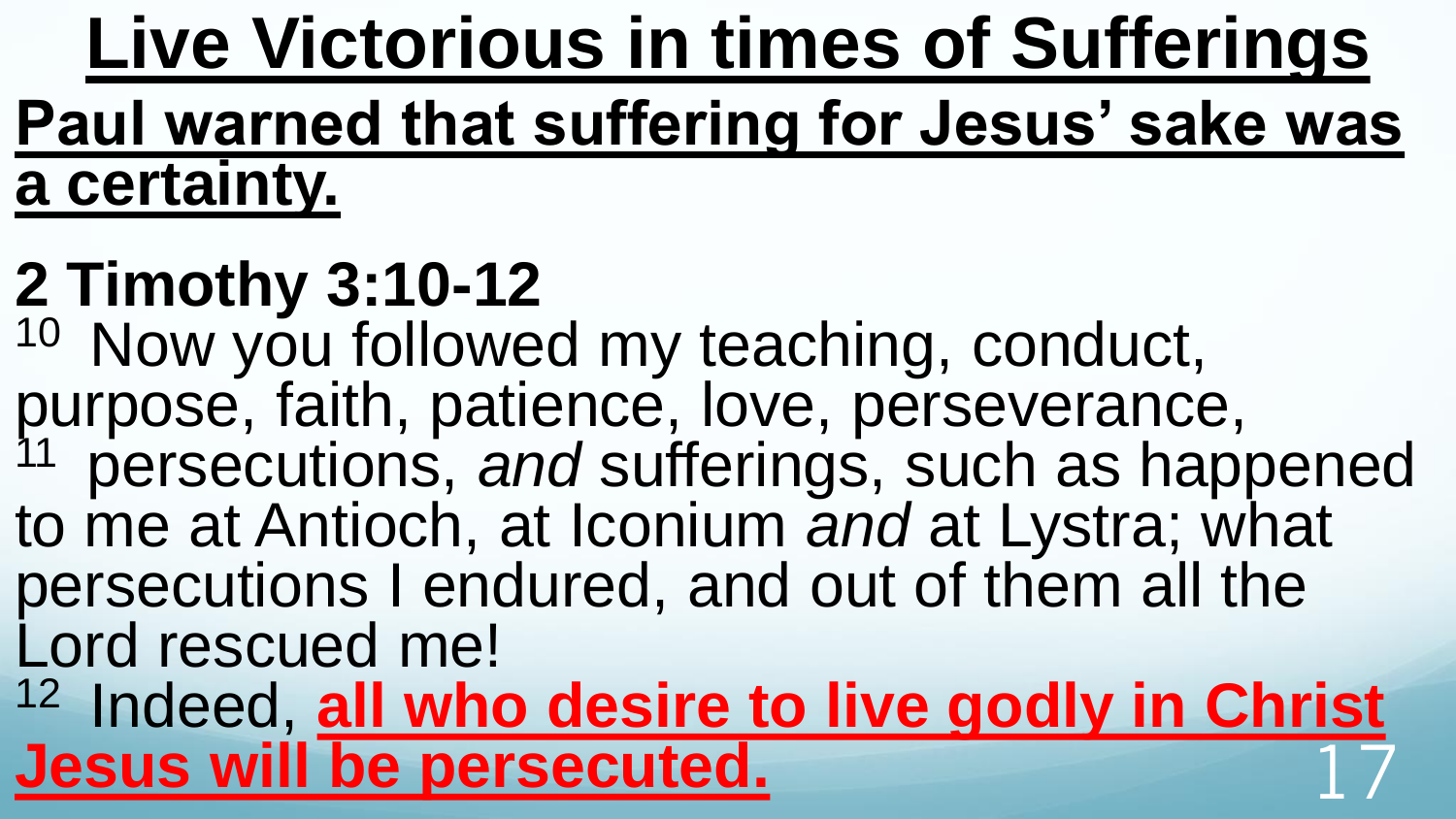1. Peter was also called Simon (Matthew 10:2) and Cephas (John 1:42). He was called Bar- Jonah because his father was named Jonah (John).

2. He lived in Bethsaida and later Capernaum – John 1:44; Mark 1:21,29.

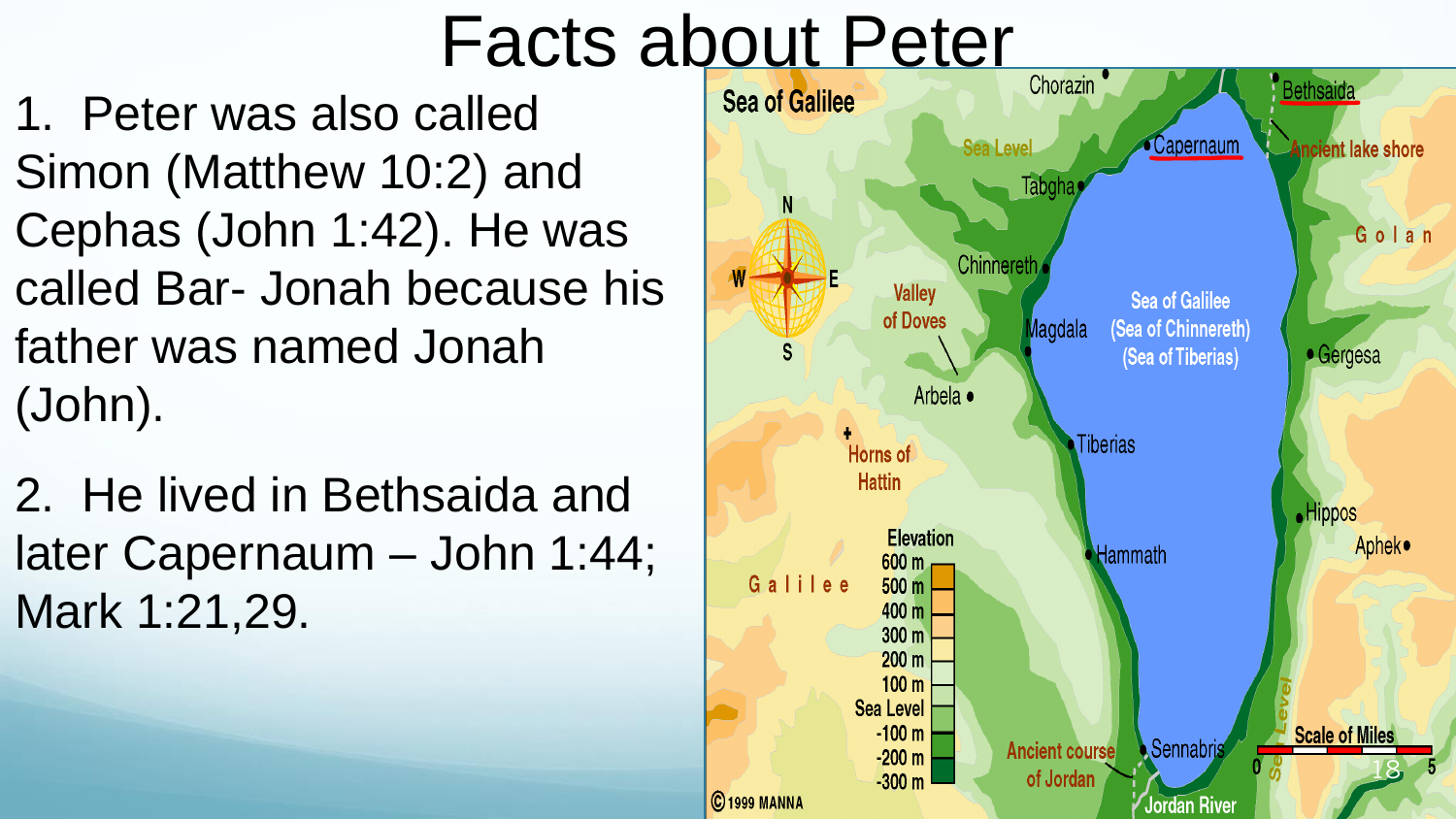3. Peter was originally introduced to Jesus by his brother Andrew, who had been a follower of John the Baptist. Jesus then gave Peter the name of Cephas – John 1:40-42. "Peter" (Greek Petros), is the Greek form of the Aramaic name Cephas ("Rock"), which was given to Peter at his call to discipleship by the Lord Himself (John 1:42)

### **5. What was Peter's occupation?**

4. Peter had been a **fisherman** before being called to be an apostle; but Jesus called Peter, along with his brother Andrew and his partners James and John, to become "fishers of men" – Luke 5:1- 11; Matthew 4:18-22.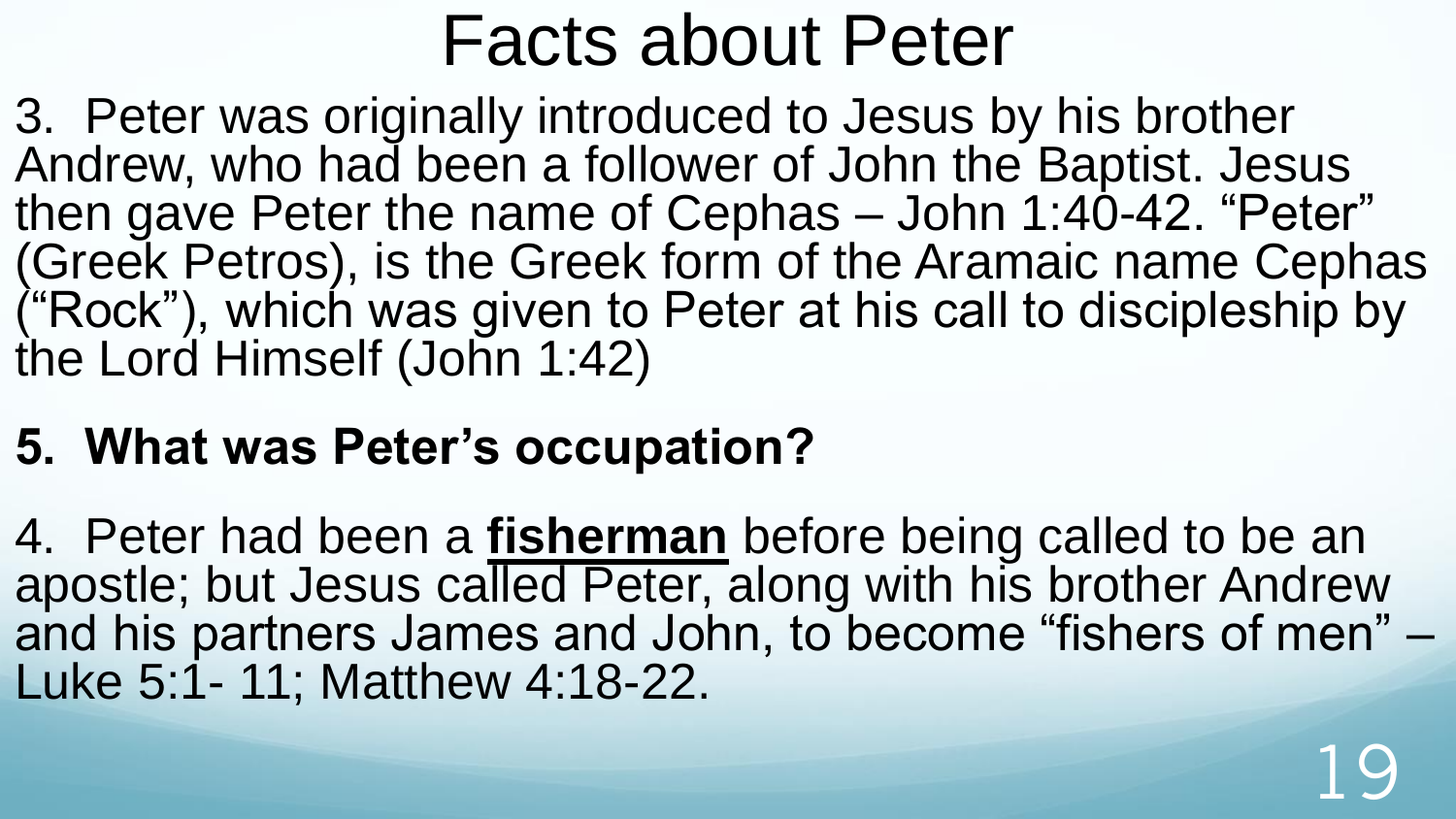5. Jesus healed Peter's mother-in-law of a fever – Matthew 8:14,15. The three [Synoptic Gospels](https://en.wikipedia.org/wiki/Synoptic_Gospels) recount how Peter's mother-in-law [was healed by Jesus](https://en.wikipedia.org/wiki/Healing_the_mother_of_Peter%27s_wife) at their home in [Capernaum](https://en.wikipedia.org/wiki/Capernaum) ([Matthew 8](https://en.wikipedia.org/wiki/Matthew_8):14–17, [Mark 1](https://en.wikipedia.org/wiki/Mark_1):29– 31, [Luke 4](https://en.wikipedia.org/wiki/Luke_4):38). This demonstrates that Peter was a married man (1 Corinthians 9:5).

6. Peter – Elder and witness of the sufferings of Christ

1 Peter 5:1<sup>1</sup> Therefore, I exhort the elders among you, as *your* fellow elder and witness of the sufferings of Christ, and a partaker also of the glory that is to be revealed. revealed, 20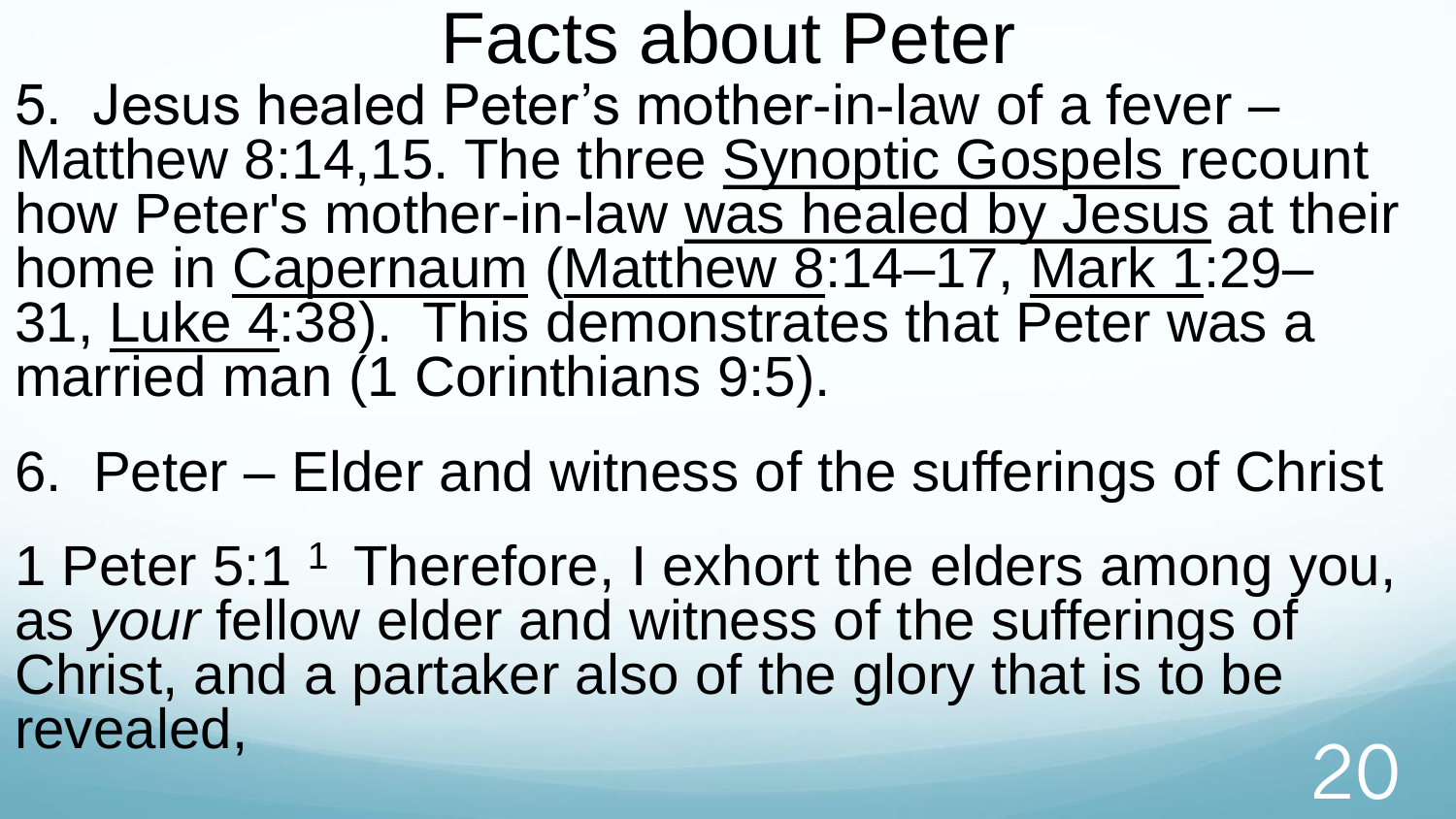7. Peter accompanied Jesus through much of His earthly ministry and, along with James and John, was present for many special events which even other apostles had not attended. These included: the resurrection of the daughter of Jairus (Mark 5:37; Luke 8:51), the Transfiguration (Matthew 17:1ff; Mark 9:22ff; Luke 9:28ff), and Jesus' agony in the garden (Matthew 26:36-46; Mark 14:32-42.).

8. Peter was one of the original twelve apostles sent by Jesus for the specific purpose of testifying that Jesus was raised from the dead – Luke 5:1-11; 6:13-15; John 15:27; Acts 1:8.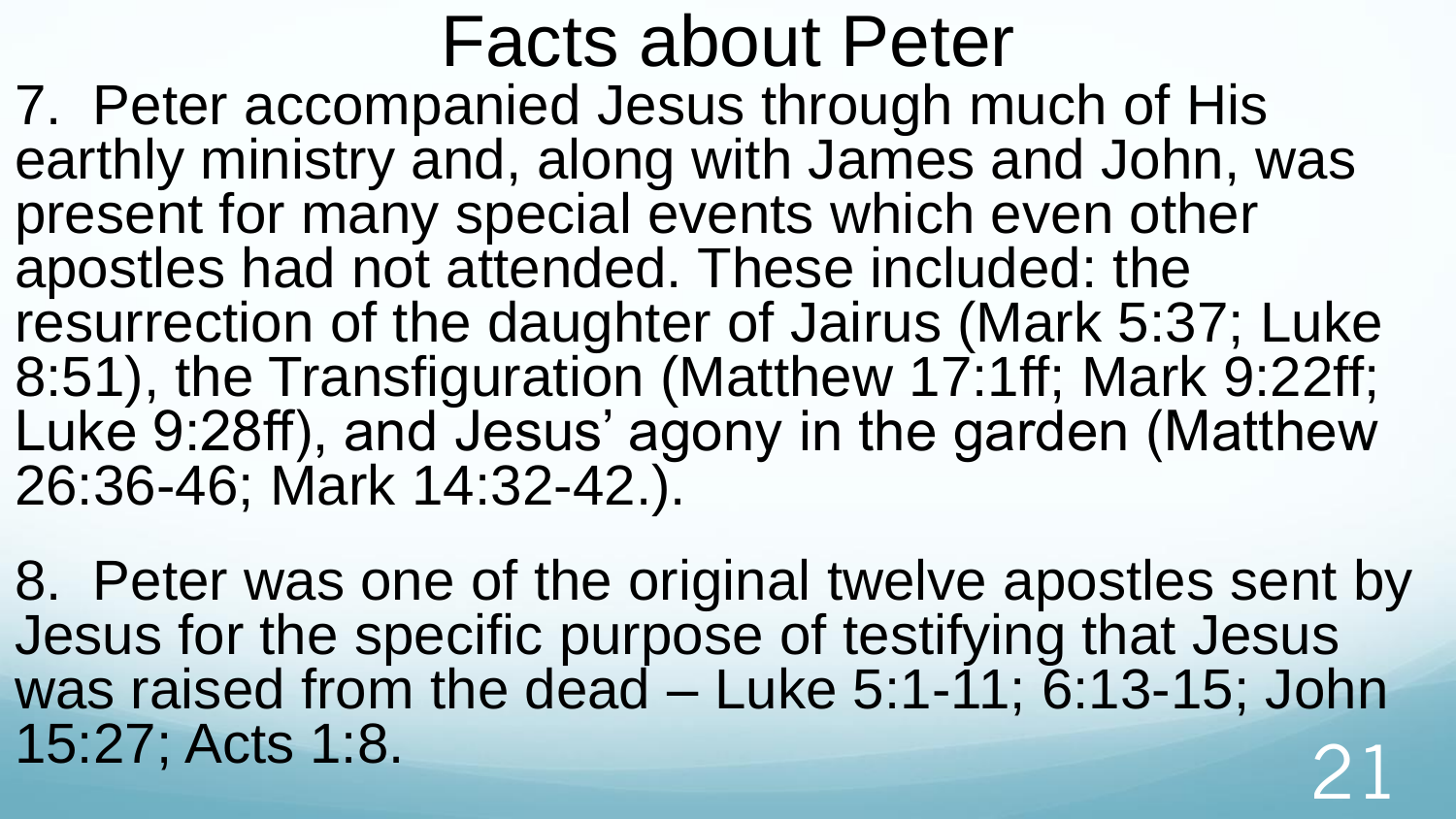Facts about Peter 9. He attempted to walk on the water in imitation of Jesus, but after an initial success his faith failed – Matthew 14:28-31.

10. He received no formal religious training in established schools – Acts 4:13.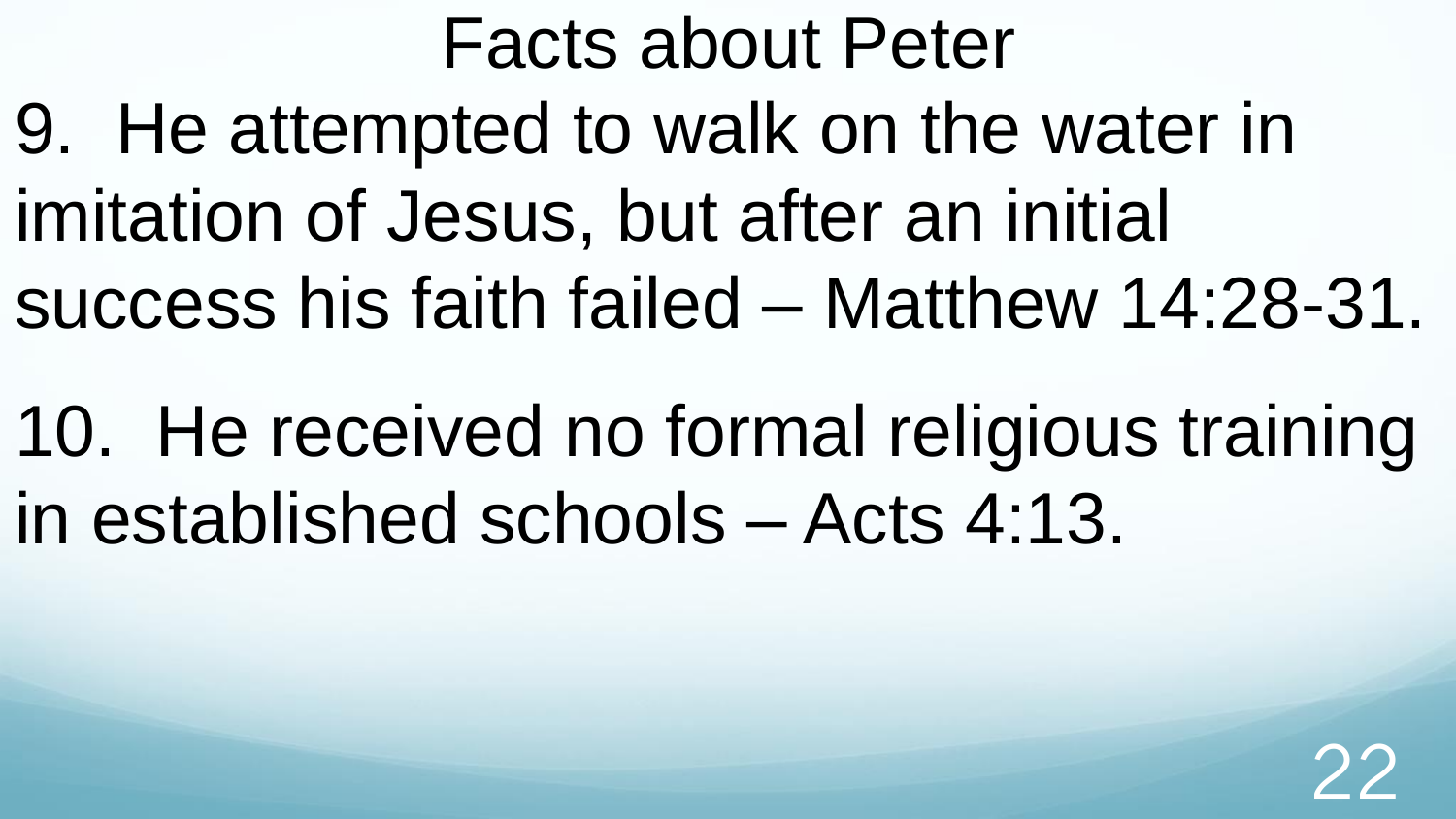Facts about Peter 11. At the beginning of the [Last Supper,](https://en.wikipedia.org/wiki/Last_Supper) Jesus washed his disciples' feet. Peter initially refused to let Jesus wash his feet, but when Jesus threatened him with: "If I wash thee not, thou hast no part with me", Peter replied: "Lord, not my feet only, but also my hands and my head" [\(John 13:2–11\)](https://en.wikipedia.org/wiki/John_13).

12. Boast of his loyalty (Luke 22: 31-33)

13. In the garden he fell asleep (Matt. 26: 36- 46) 23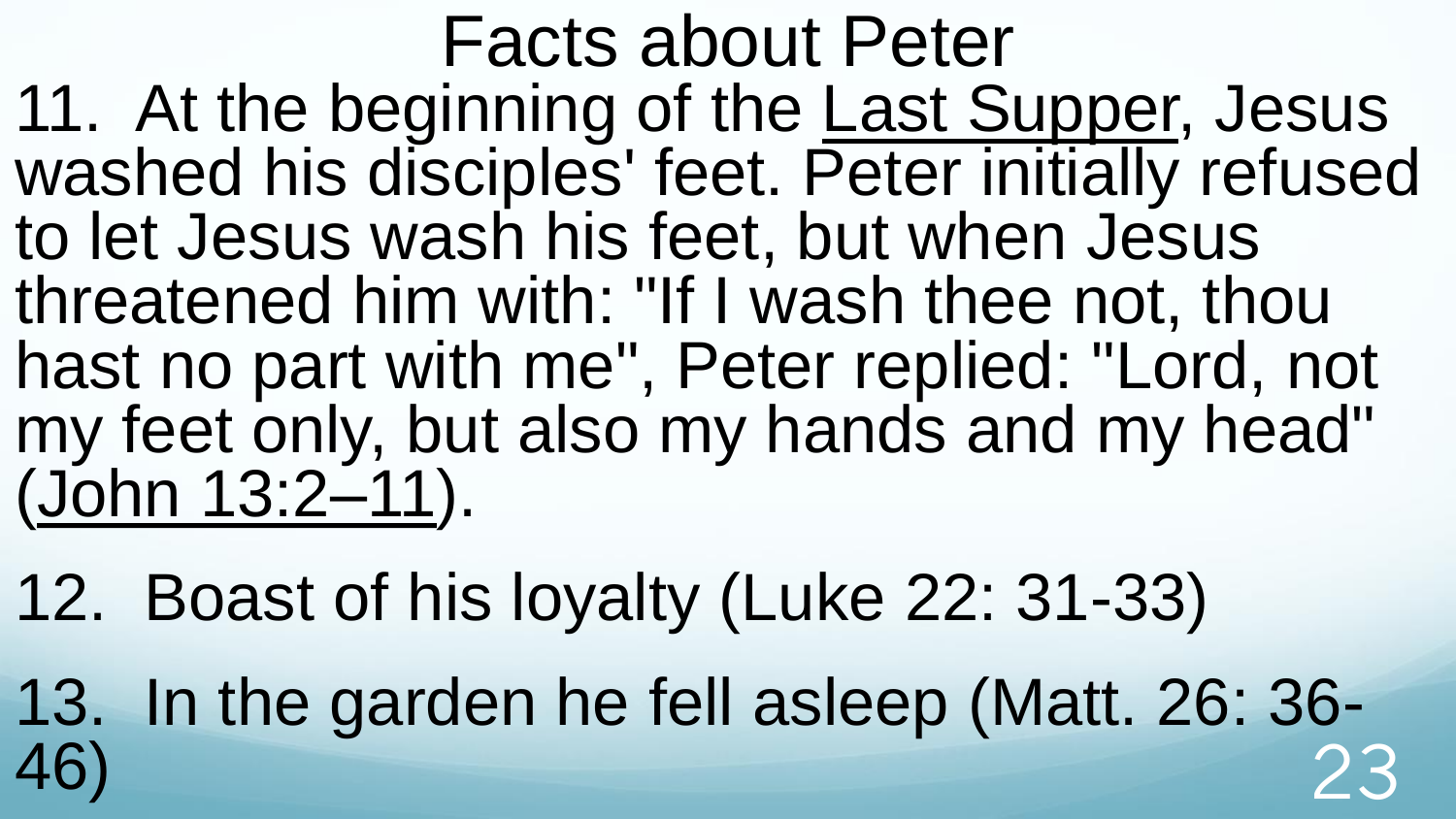14. At the arrest of Jesus, Peter attempted to defend Him. He used his sword to cut off the ear of a servant of the high priest – [Matthew 26](https://en.wikipedia.org/wiki/Matthew_26):51, [Mark 14](https://en.wikipedia.org/wiki/Mark_14):47, [Luke 22](https://en.wikipedia.org/wiki/Luke_22):50 and John 18:10,11. Apostle Peter striking the [High Priests](https://en.wikipedia.org/wiki/High_Priest)' servant [Malchus](https://en.wikipedia.org/wiki/Malchus) with a sword in the [Garden of Gethsemane.](https://en.wikipedia.org/wiki/Garden_of_Gethsemane) Jesus rebuked Peter and restored the man's ear $_A$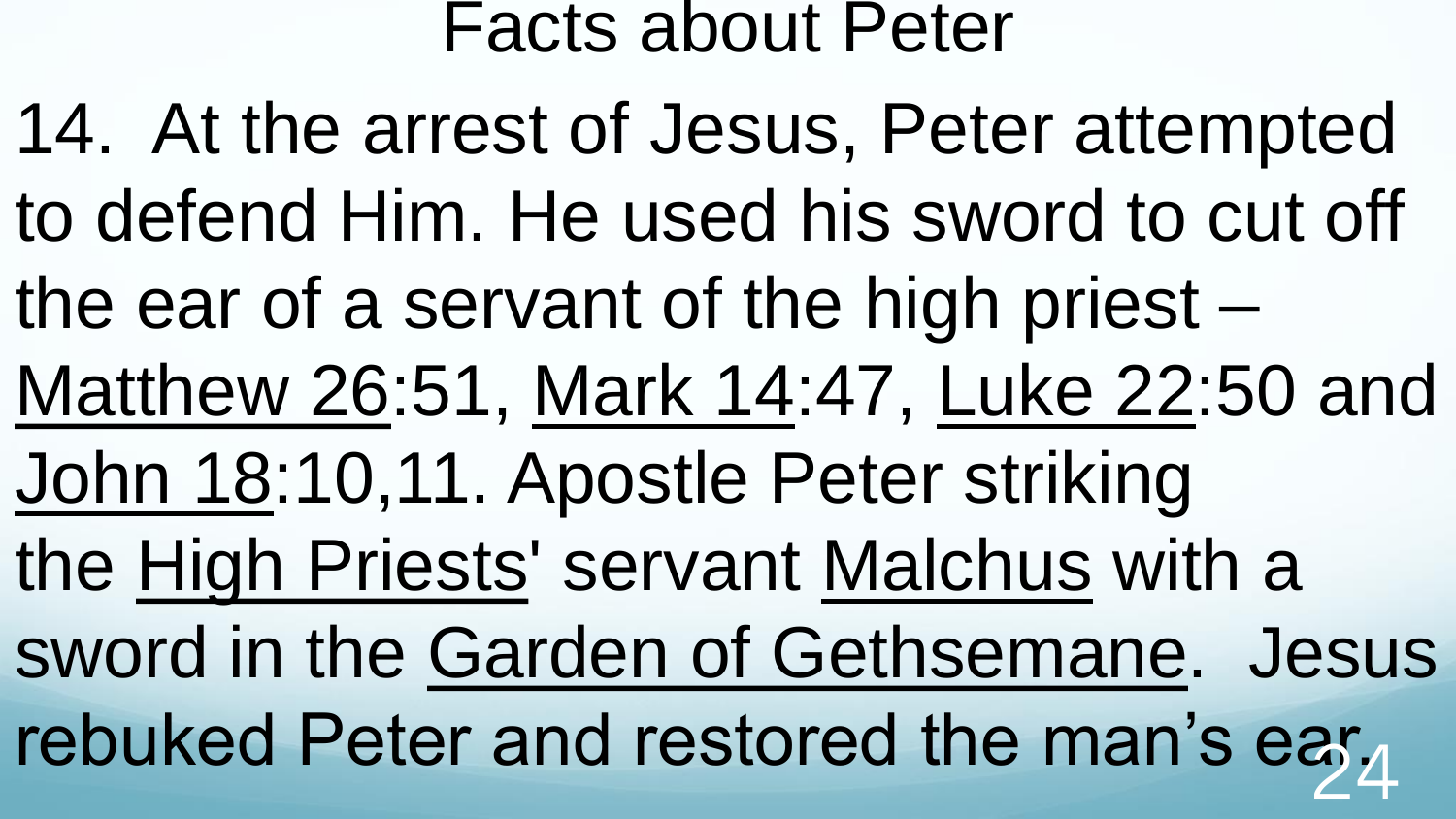15. As predicted by Jesus, Peter denied Jesus three times while Jesus was being tried by the Jews – Matthew 26:33,69-75.

16. He was one of the first to enter Jesus' tomb and see that the body was not there after the resurrection. Jesus later expressly appeared to him – John 20:1-10; 1 Cor. 15:5.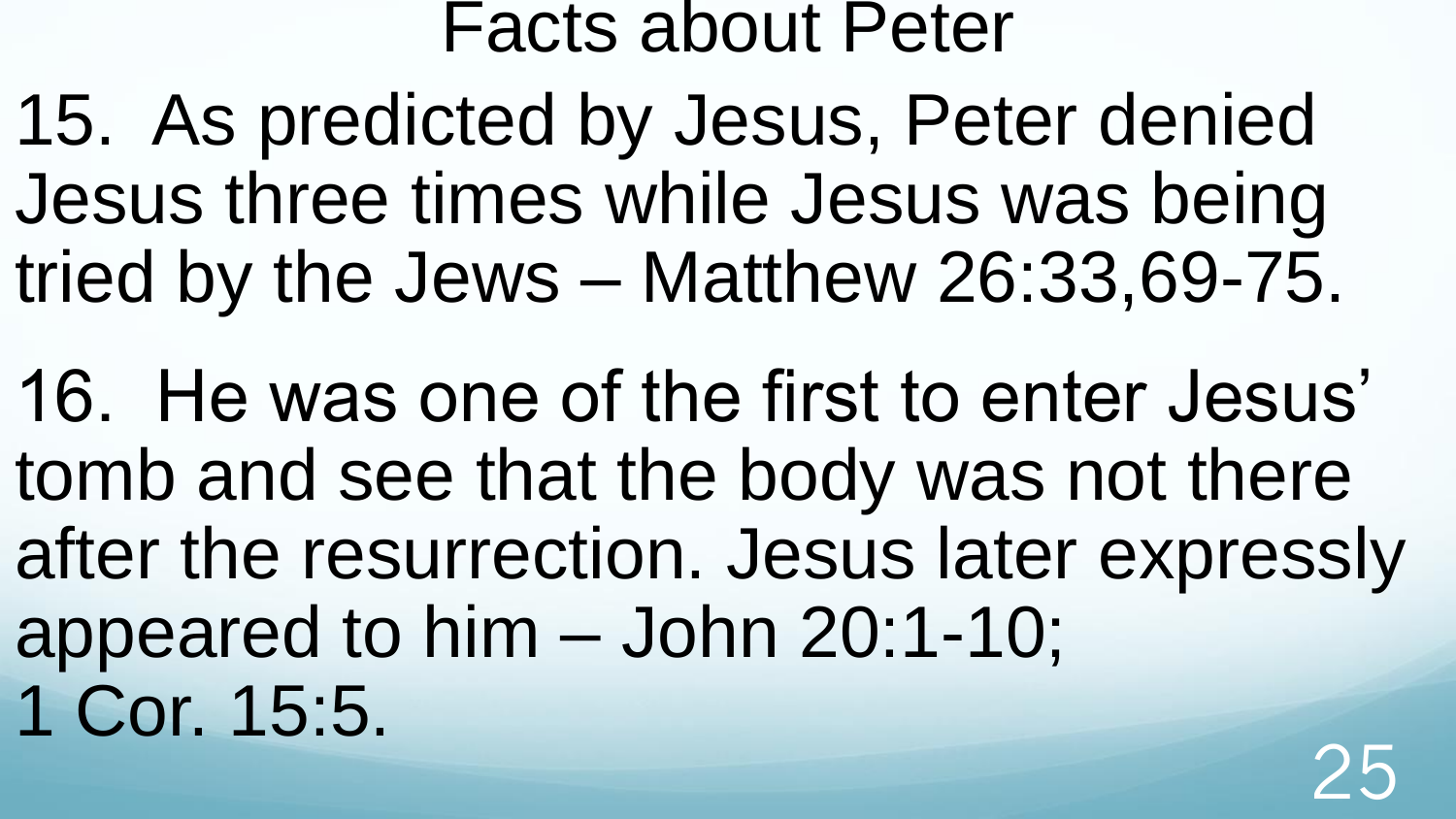17. In the John 21: 15 – 17 - Peter, in one of the resurrection appearances of Jesus, [three times affirmed his love for](https://en.wikipedia.org/wiki/Restoration_of_Peter)  Jesus.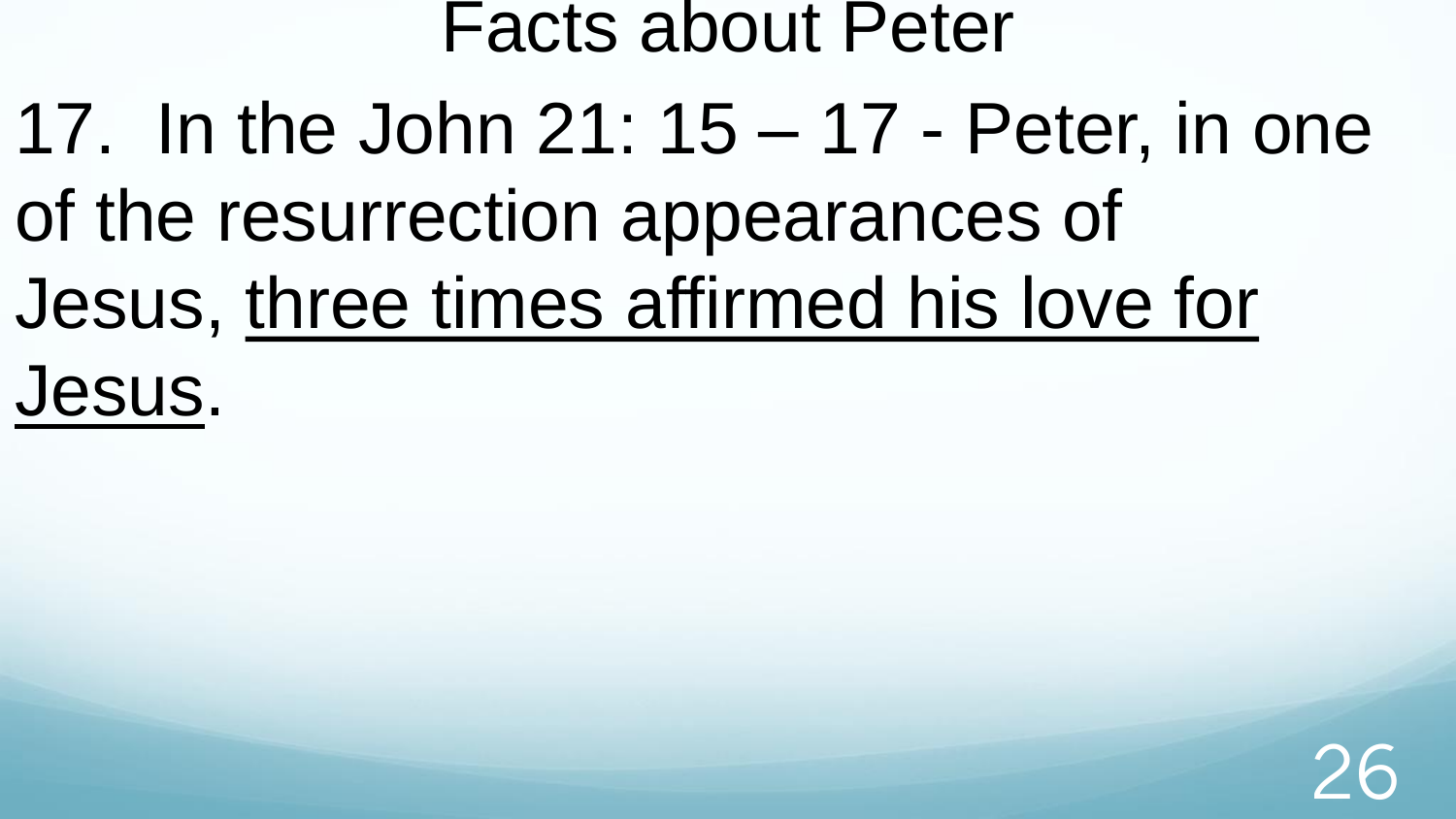### **John 21:15-17**

<sup>15</sup> So when they had finished breakfast, Jesus \*said to Simon Peter, "**Simon,** *son* **of John, do you love Me more than these?"** He \*said to Him, **"Yes, Lord; You know that I love You."** He \*said to him, **"Tend My lambs."**  <sup>16</sup> He \*said to him again a second time, "Simon, son of John, **do you love Me?"** He \*said to Him, **"Yes, Lord; You know that I love You.**" He \*said to him, **"Shepherd My sheep."**  <sup>17</sup>He \*said to him the third time, **"Simon,** *son* **of John, do you love Me**?" Peter was grieved because He said to him the third time, "Do you love Me?" And he said to Him, **"Lord, You know all things; You know that I love You."** Jesus \*said to him, **"Tend My sheep."**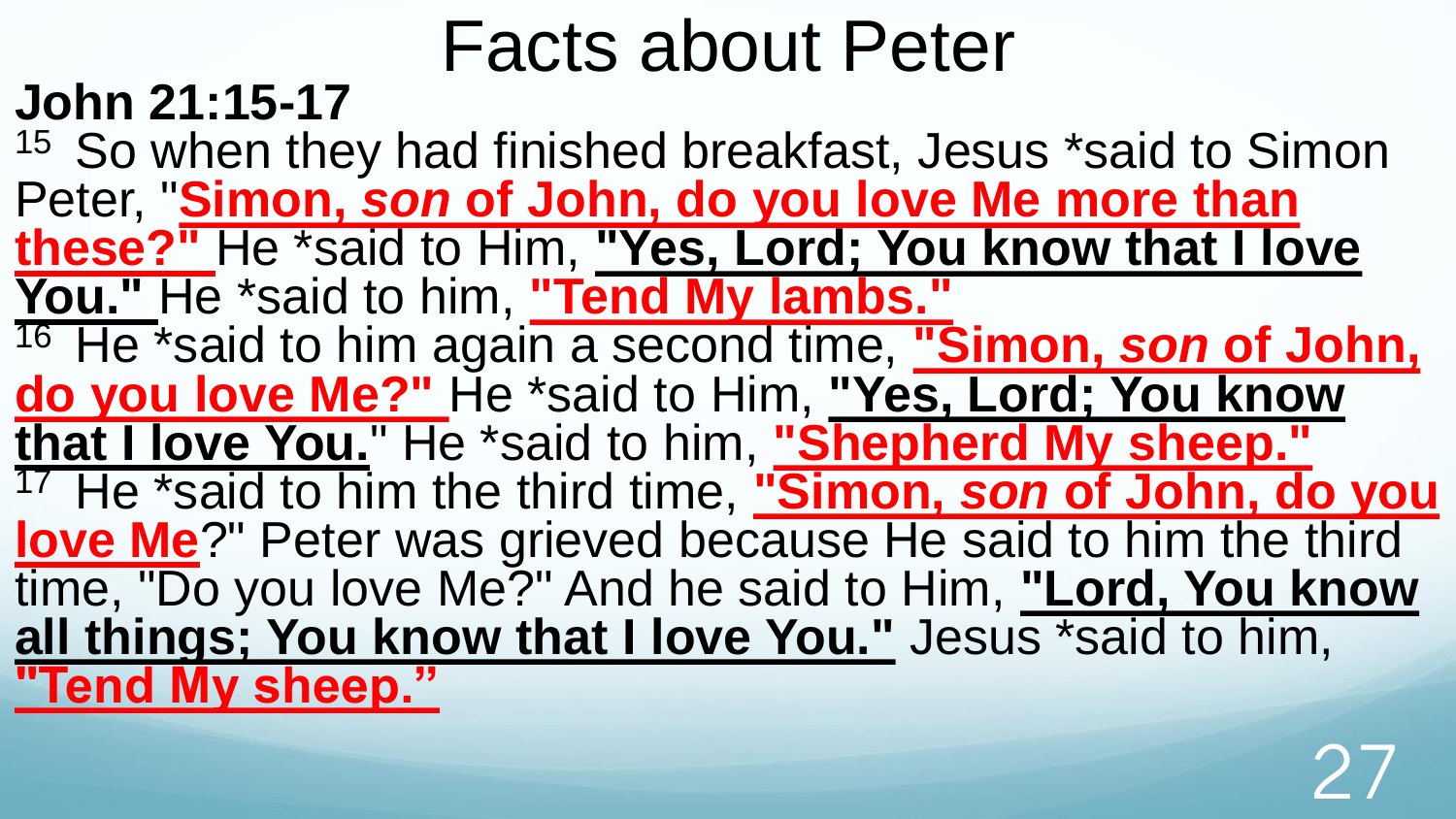Facts about Peter 18. He was always known for being impetuous and outspoken, a characteristic which sometimes got him into trouble but sometimes led to great statements of faith – Matthew 16:15-19; John 6:68-69.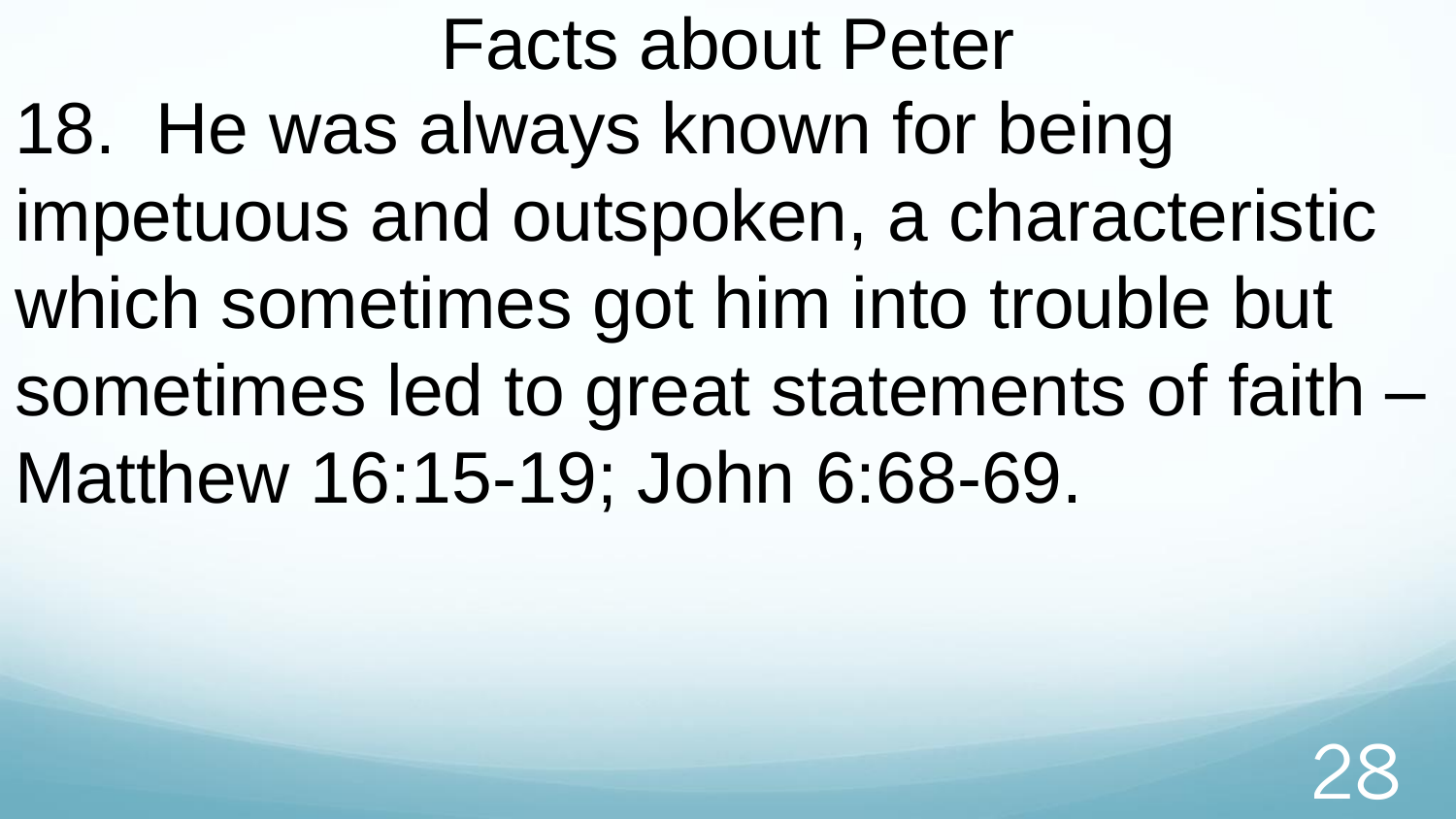### **Matthew 16:15-19**

- $15$  He \*said to them, "But who do you say that I am?"
- <sup>16</sup> Simon Peter answered, "You are the Christ, the Son of the **living God."**
- <sup>17</sup> And Jesus said to him, "Blessed are you, Simon Barjona, because flesh and blood did not reveal *this* to you, but My Father who is in heaven.
- <sup>18</sup> "I also say to you that you are Peter, and upon this rock I will build My church; and the gates of Hades will not overpower it. <sup>19</sup> "I will give you the keys of the kingdom of heaven; and whatever you bind on earth shall have been bound in heaven, and whatever you loose on earth shall have been loosed in heaven." 29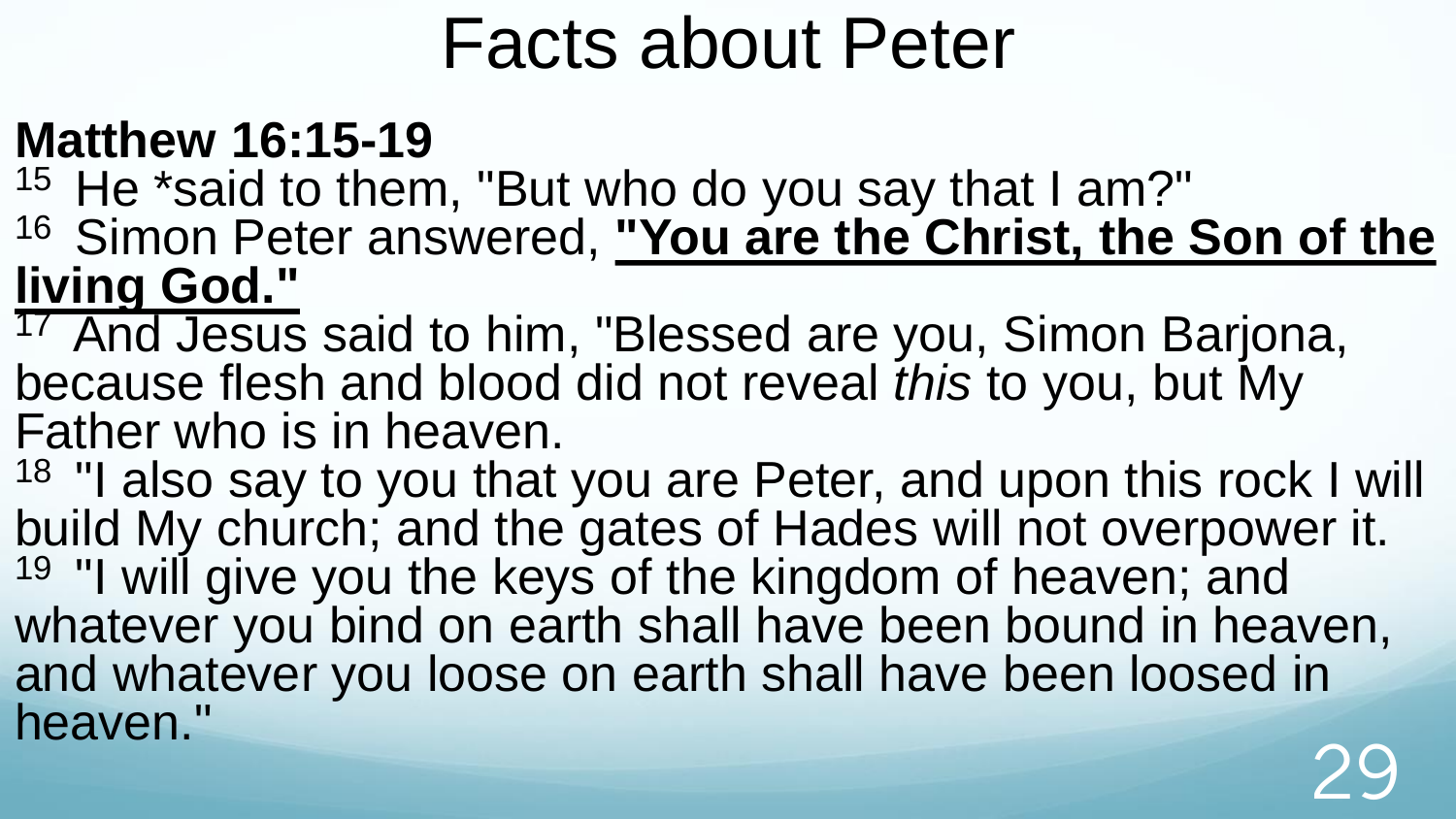# **John 6:68-69**

<sup>68</sup> Simon Peter answered Him, "Lord, to whom shall we go? **You have words of eternal life.** 

<sup>69</sup>**"We have believed and have come to know that You are the Holy One of God."** 

30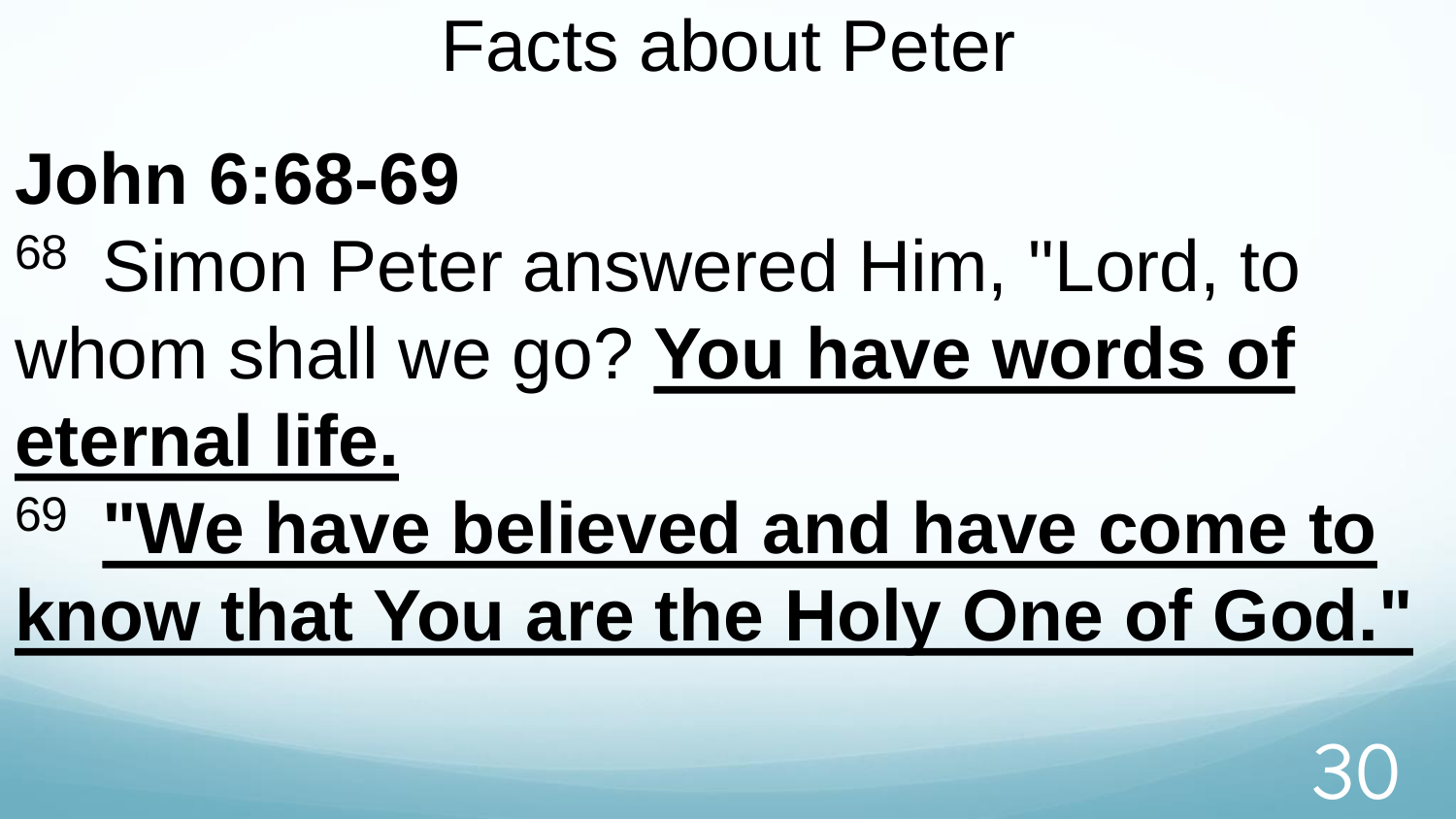Facts about Peter 19. He played a role in the selection of Matthias to take the place of Judas as an apostle – Acts 1:15-26.

20. Like all the apostles, he received the power of the Holy Spirit to directly guide him in his teaching and to empower him to do miracles – John 16:13; Acts 2. Peter's mission was mainly to Jews – Galatians 2:7. 31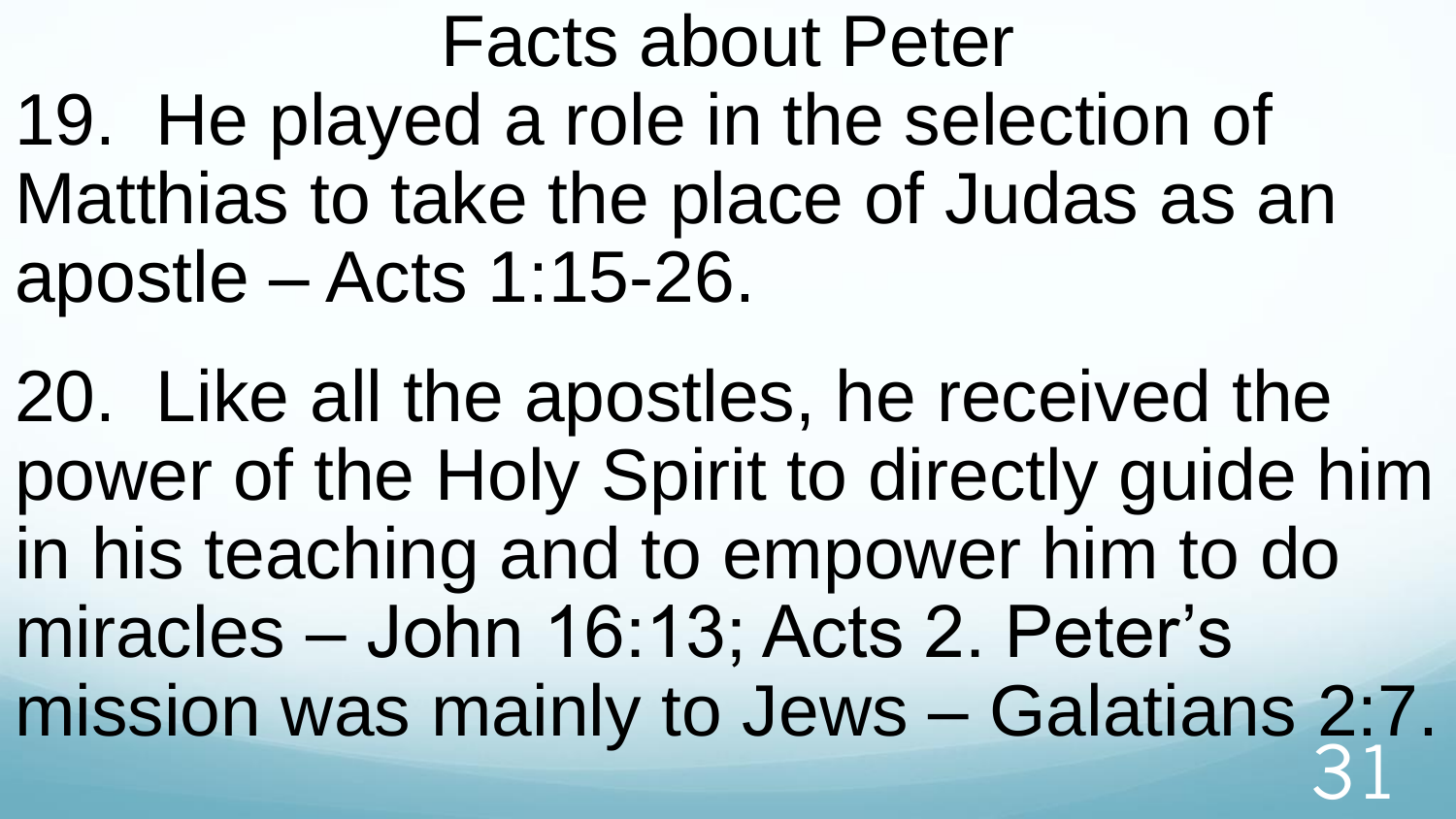19. Despite his failings, Jesus chose him to be the first to preach the gospel to the Jews and the first to preach to the Gentiles – Matthew 16:18-19; Acts 2; Acts 10.

20. Simon Peter was twice arraigned, with John, before the [Sanhedrin](https://en.wikipedia.org/wiki/Sanhedrin) and directly defied them [\(Acts 4](https://en.wikipedia.org/wiki/Acts_4):7 -22, [Acts 5:](https://en.wikipedia.org/wiki/Acts_5)18–42).

32

**Acts 5:29** <sup>29</sup> But Peter and the apostles answered, "We must **obey God rather than men."**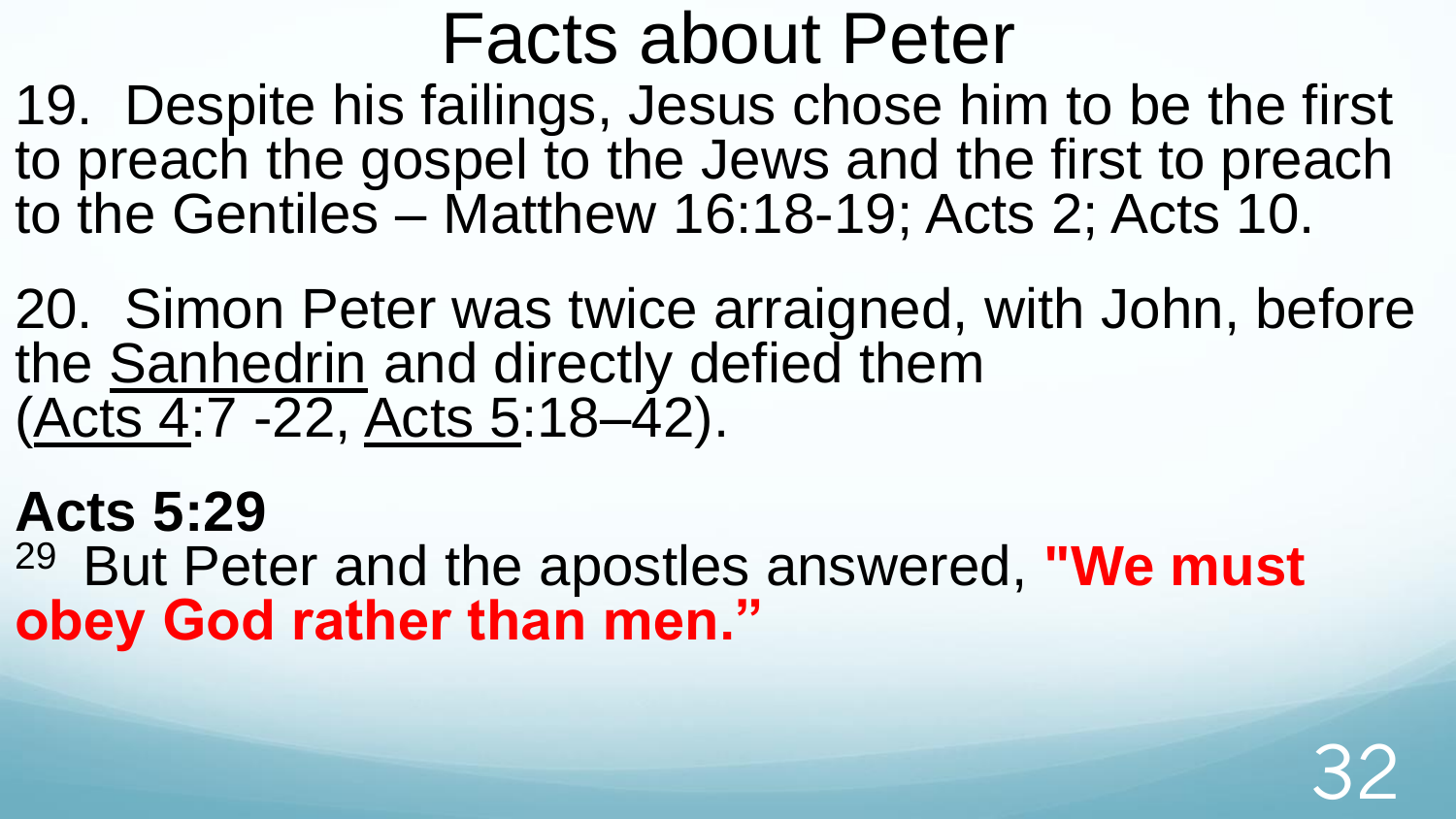- 21. Heals man, preaches in Temple (Acts 3-4)
- 22. Arrested & beaten (Acts 5)
- 23. Goes to Samaria to impart gifts (Acts 8)
- 24. Heals Aeneas at Lydda (Acts 9:32-41)
- 25. Raises Dorcas (Acts 9:32-41)
- 26. Defends work w/ Gentiles (Acts 11)

27. Imprisoned & released (Acts 12) 33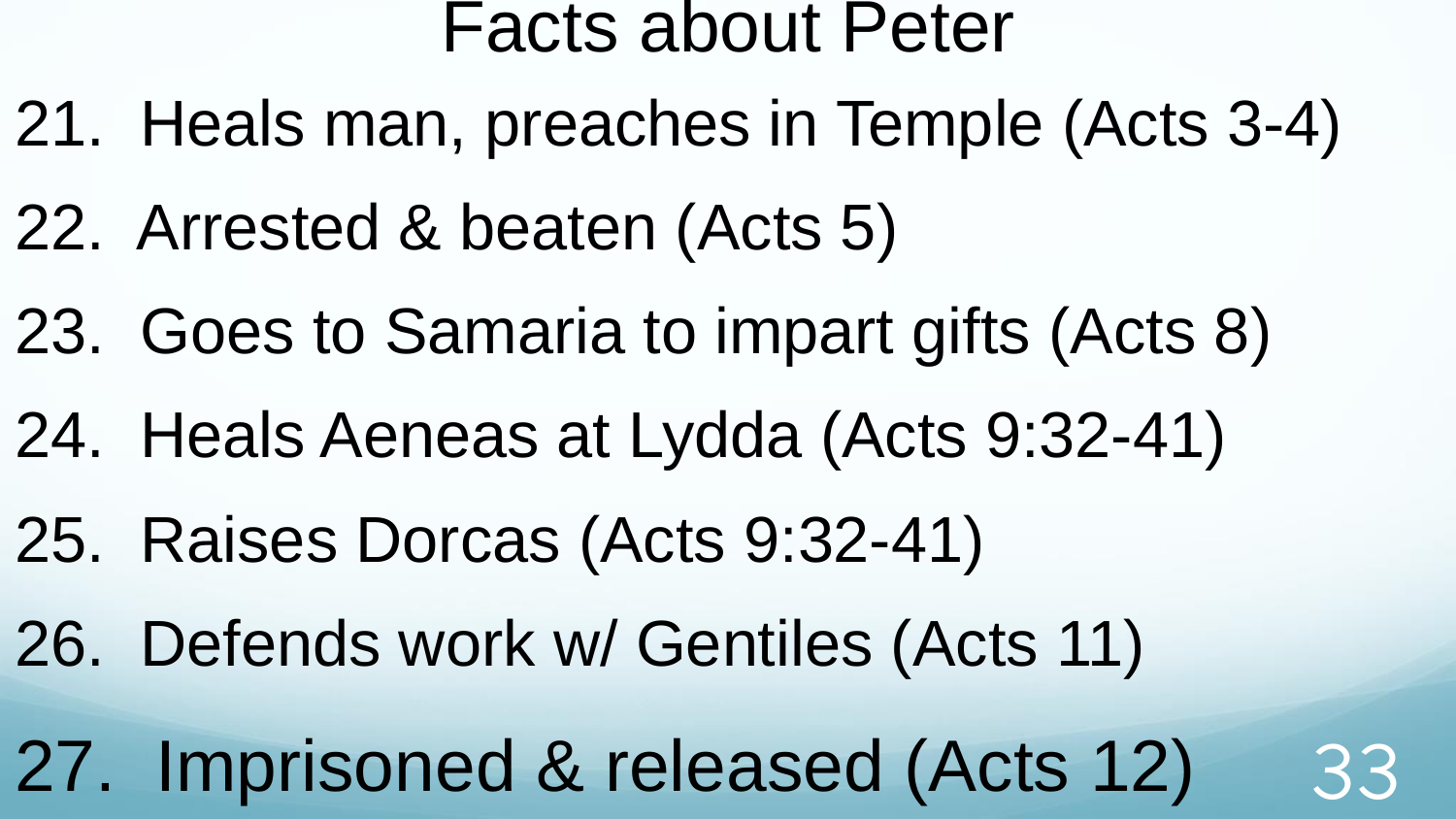- 28. Discussion at Jerusalem (Acts 15)
- 29. Paul confronted Peter (Gal. 2:11-14)
- 30. Traveled with wife (1 Cor. 9:5)
- 31. Wrote two epistles (1 & 2 Peter)

32. Acts 12 - narrates how Peter, who was in Jerusalem, was put into prison by Agrippa 1 in A.D. 42–44; nevertheless, Peter was rescued by an [angel. After his liberation Peter left Jerusalem](https://en.wikipedia.org/wiki/Liberation_of_Saint_Peter) to go to "another place" (Acts 12:1-18).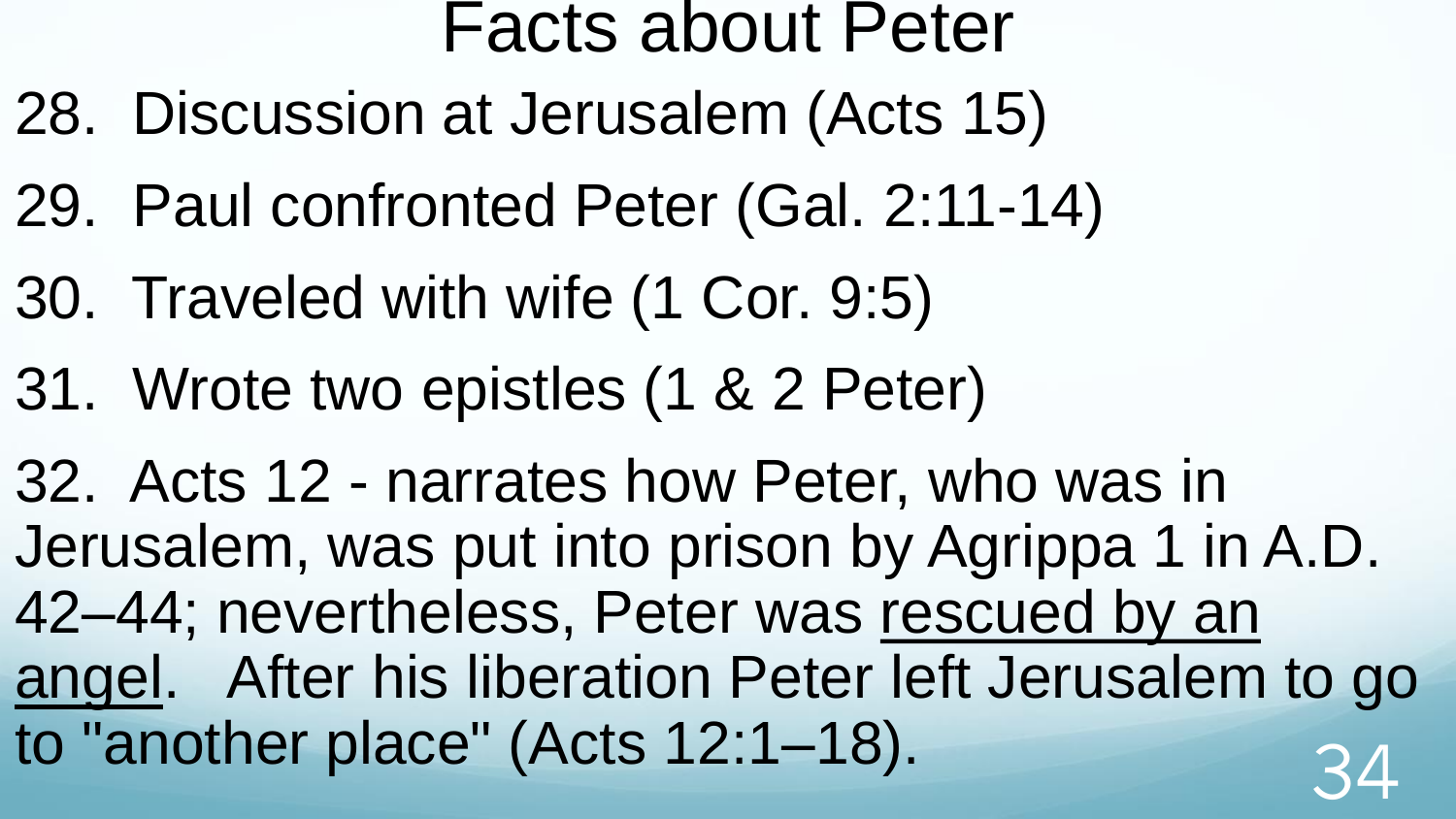**33. Jesus predicted Peter's death**

# **John 21:18-19**

<sup>18</sup> "Truly, truly, I say to you, when you were younger, you used to gird yourself and walk wherever you wished; but when you grow old, you will stretch out your hands and someone else will gird you, and bring you where you do not wish to *go.*"

<sup>19</sup> Now this He said, signifying by what kind of death he would glorify God. And when He had spoken this, He \*said to him, "Follow Me!" 35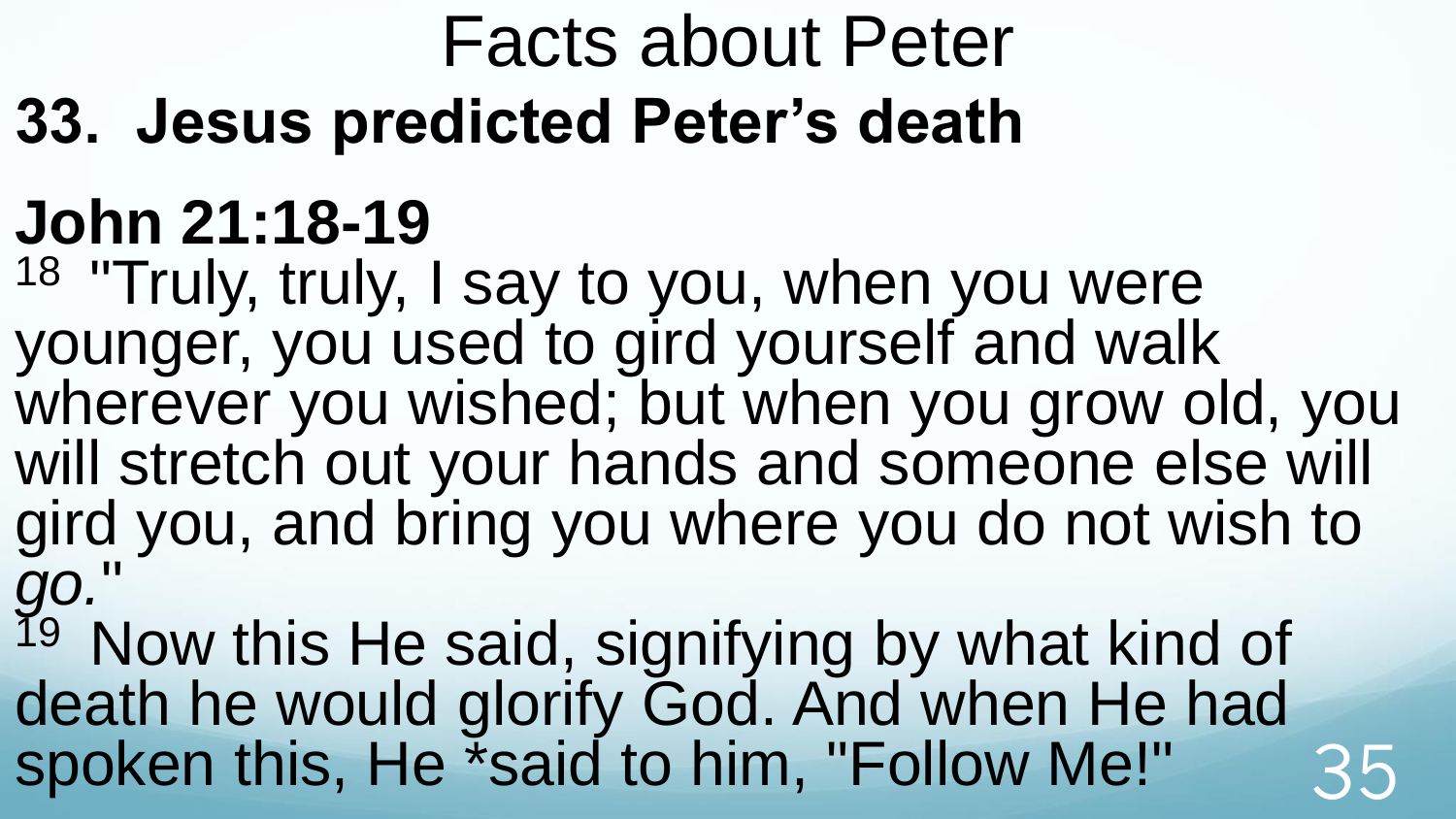The **Death** and **shed blood** of our Lord **Jesus Christ upon The Cross, His Burial and Resurrection provides salvation to us**.

**Peter's death reveals our hope**, **encouragement**, and **purpose to face death** *in accordance with God's will*. 36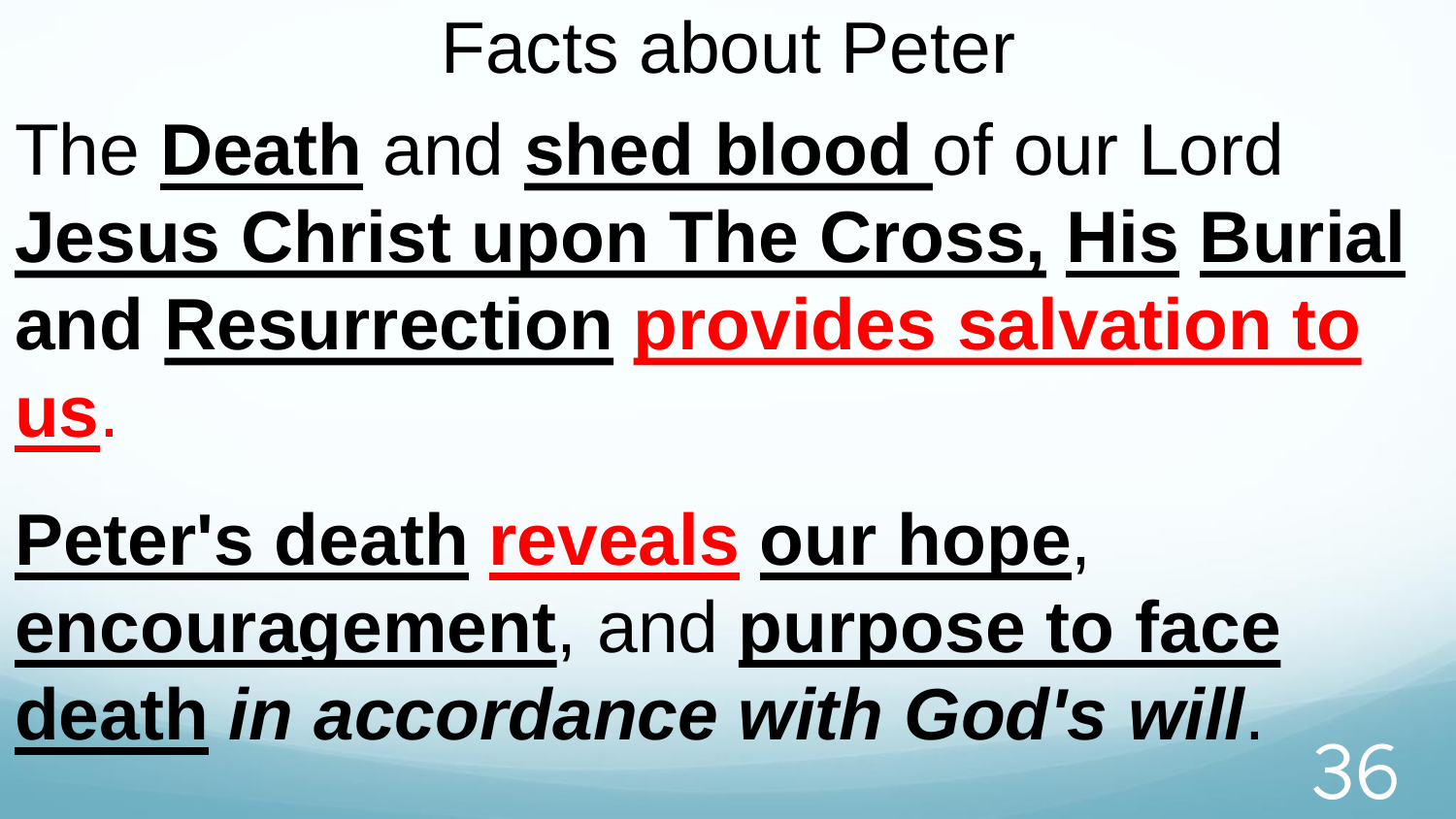# Facts about Peter **A. Jesus Himself is the head of all things to the church.**

# **Ephesians 1:22-23**

<sup>22</sup> And He put all things in subjection under His feet, and gave Him as head over all things to the church, <sup>23</sup> which is His body, the fullness of Him who fills all in all.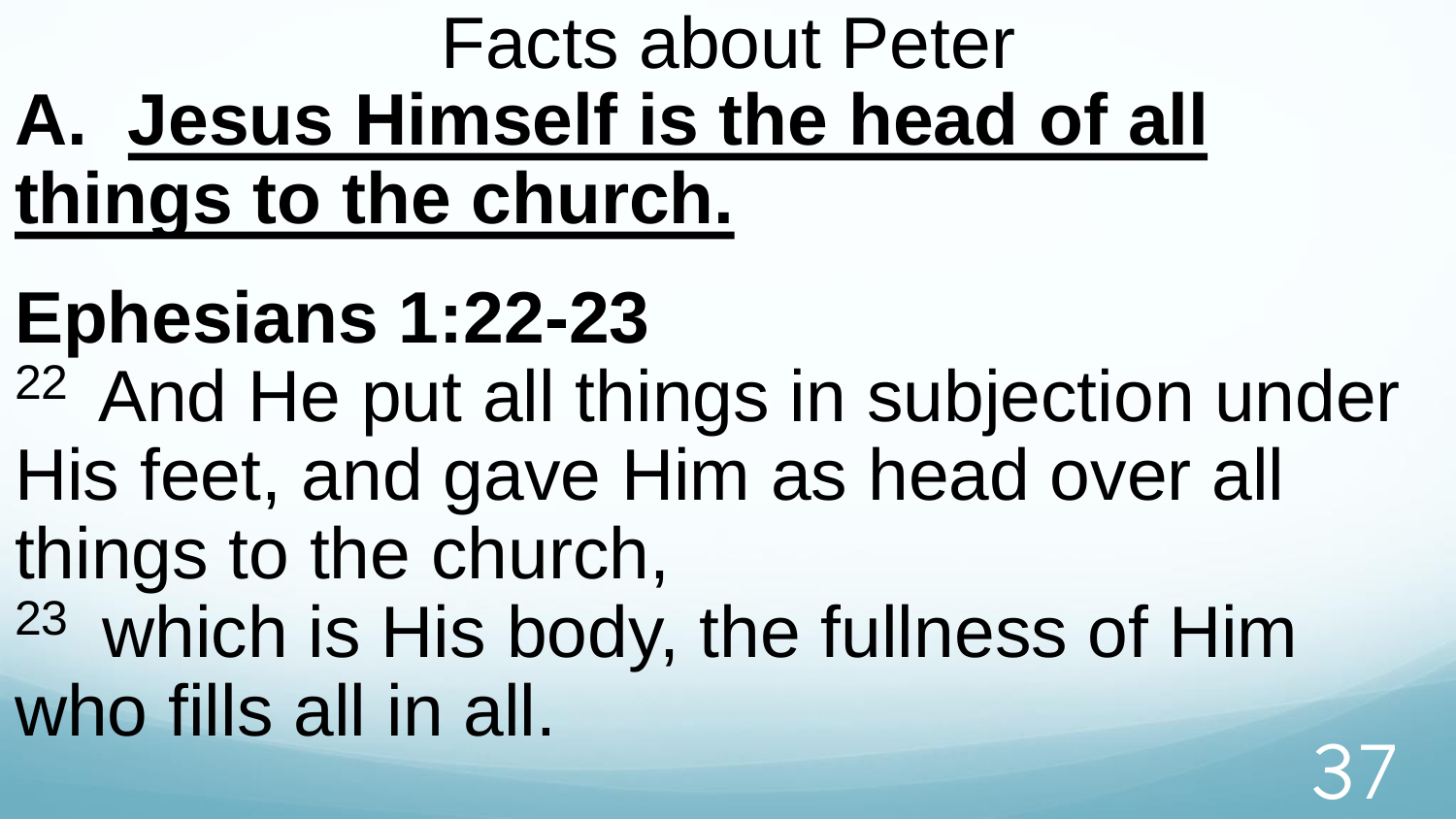# Facts about Peter **B. Jesus is only foundation of the church.**

- **1 Corinthians 3:11**
- $11$  For no man can lay a foundation other than the one which is laid, which is Jesus Christ.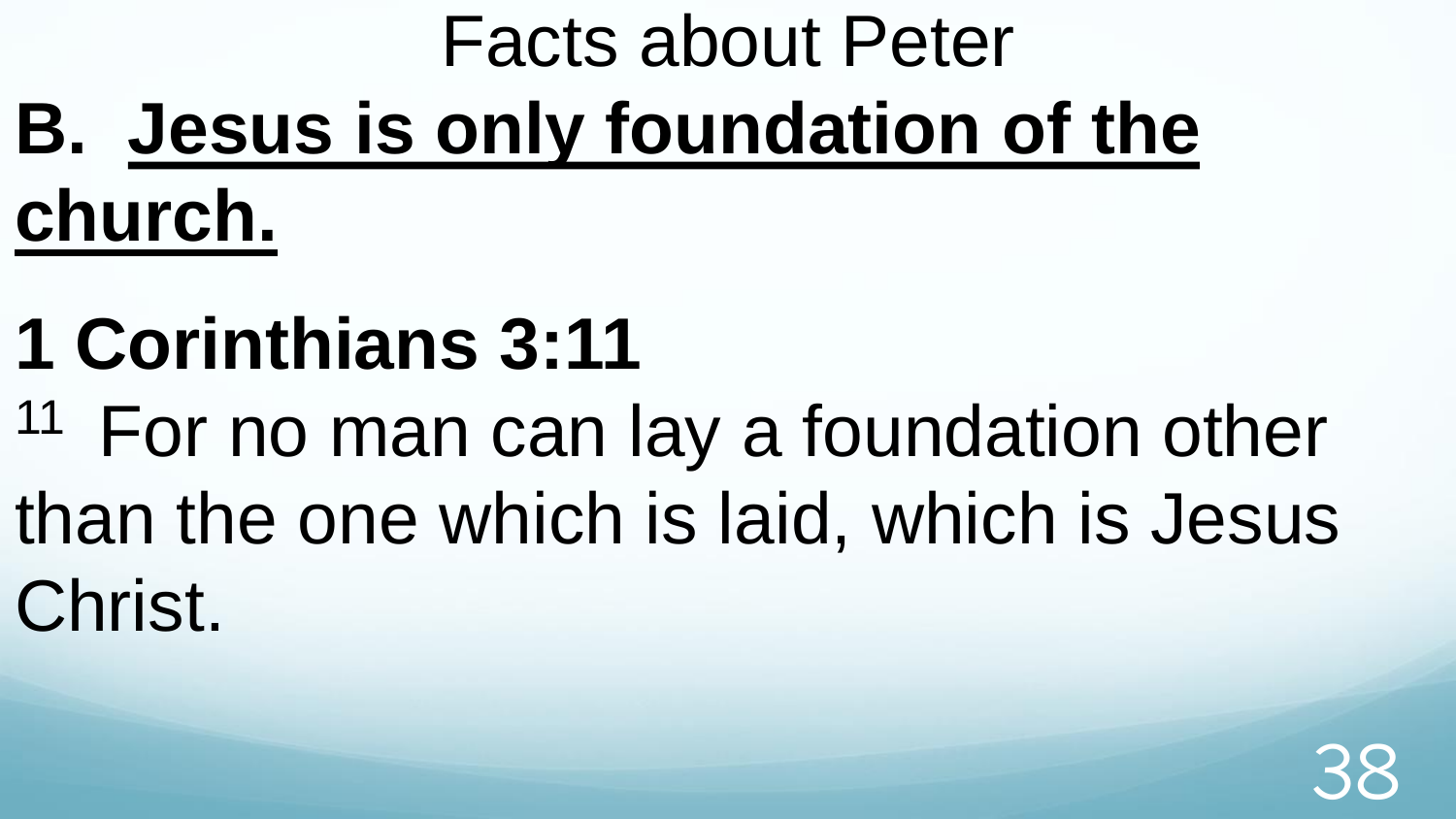- Can we relate to Peter? 1. **Impulsive - Quick to Speak Out** - Matt. 15:15; 16:13-18, 22-23; 17:4; John 13:8-9; 18:10-11
- 2. **Rebuked the Lord**  Mk. 8
- 3. **Denied the Lord**  Mt 26:58ff
- 4. **Worrying After Other's Affairs**  John 21:20-21
- 5. **Hypocrite** Gal. 2:11-14
- 6. **Over Confident**  Mt 26:33-35 39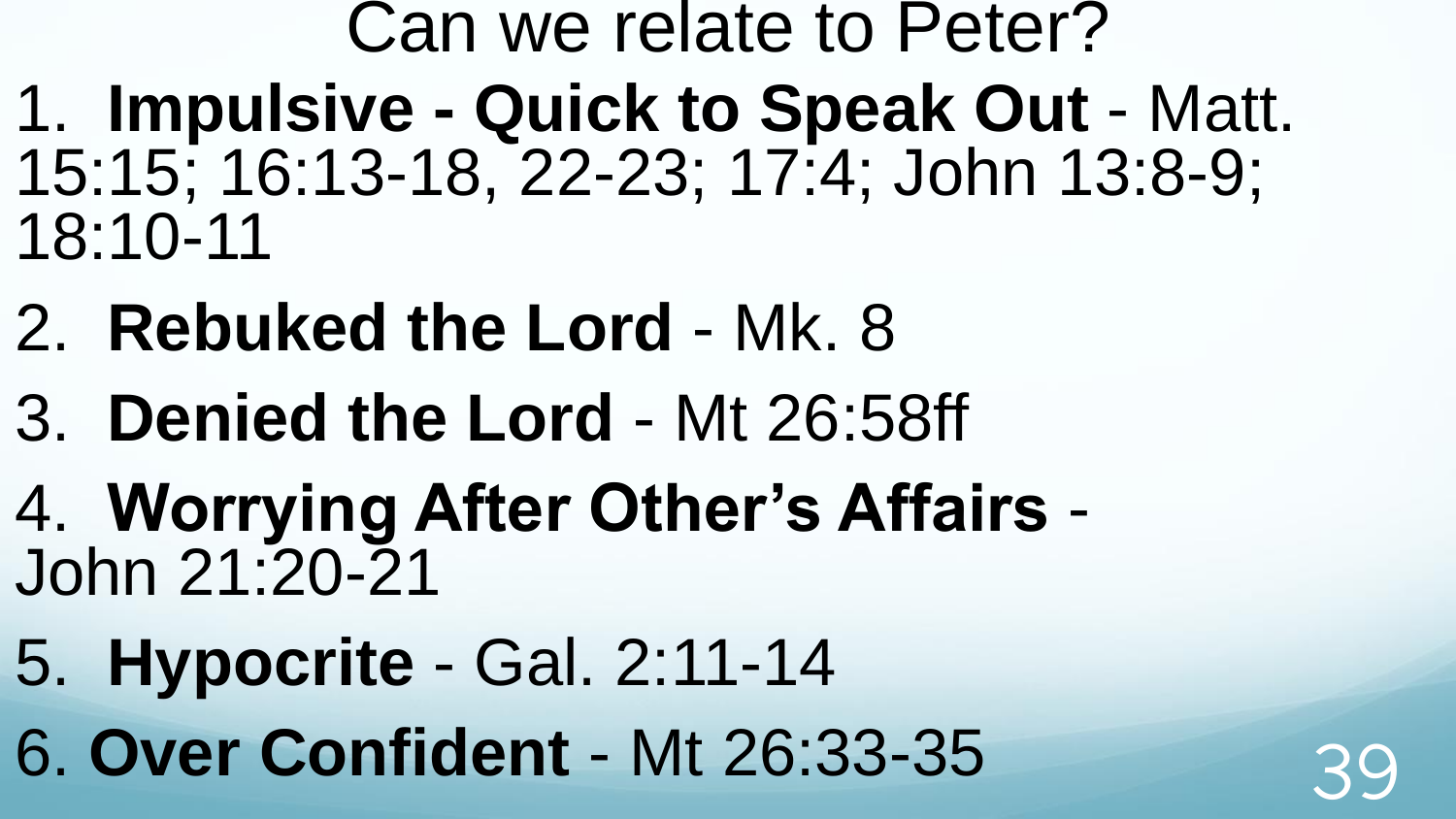# Place of writing 1 Peter 1 Peter 5:13

13 She who is in **Babylon**, chosen together with you, sends you greetings, and *so does* my son, Mark.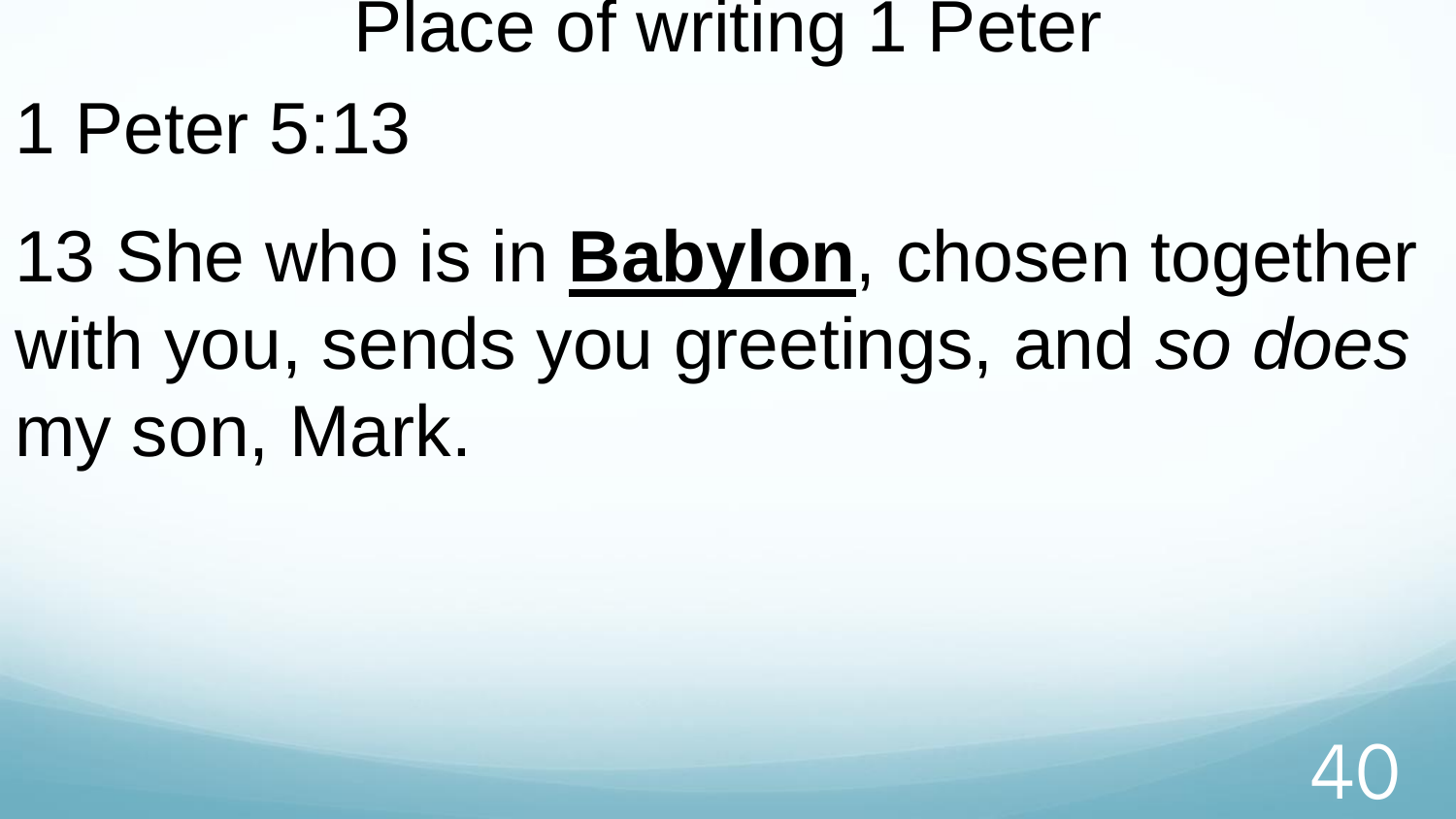## Place of writing 1 Peter

1. **Rome** - Kelly, Davids, Lenski, Kistemaker, Valesills, Grotius, Cave, Whitby, and Lardner

2. **A place called Babylon in Egypt, not far from Cairo** - Pearson and Le Clerc

3. **Babylon is Jerusalem** - Capellus, Spanheim, **Hardouin** 

4. **Babylon is Babylon** – Hamilton, Barnes, Erasmus, Drusius, Lightfoot, Bengel, Wetstein, Bashage, Beausobre, Alford, Huther, Calvin, Neander, Weiss, and Reuss

41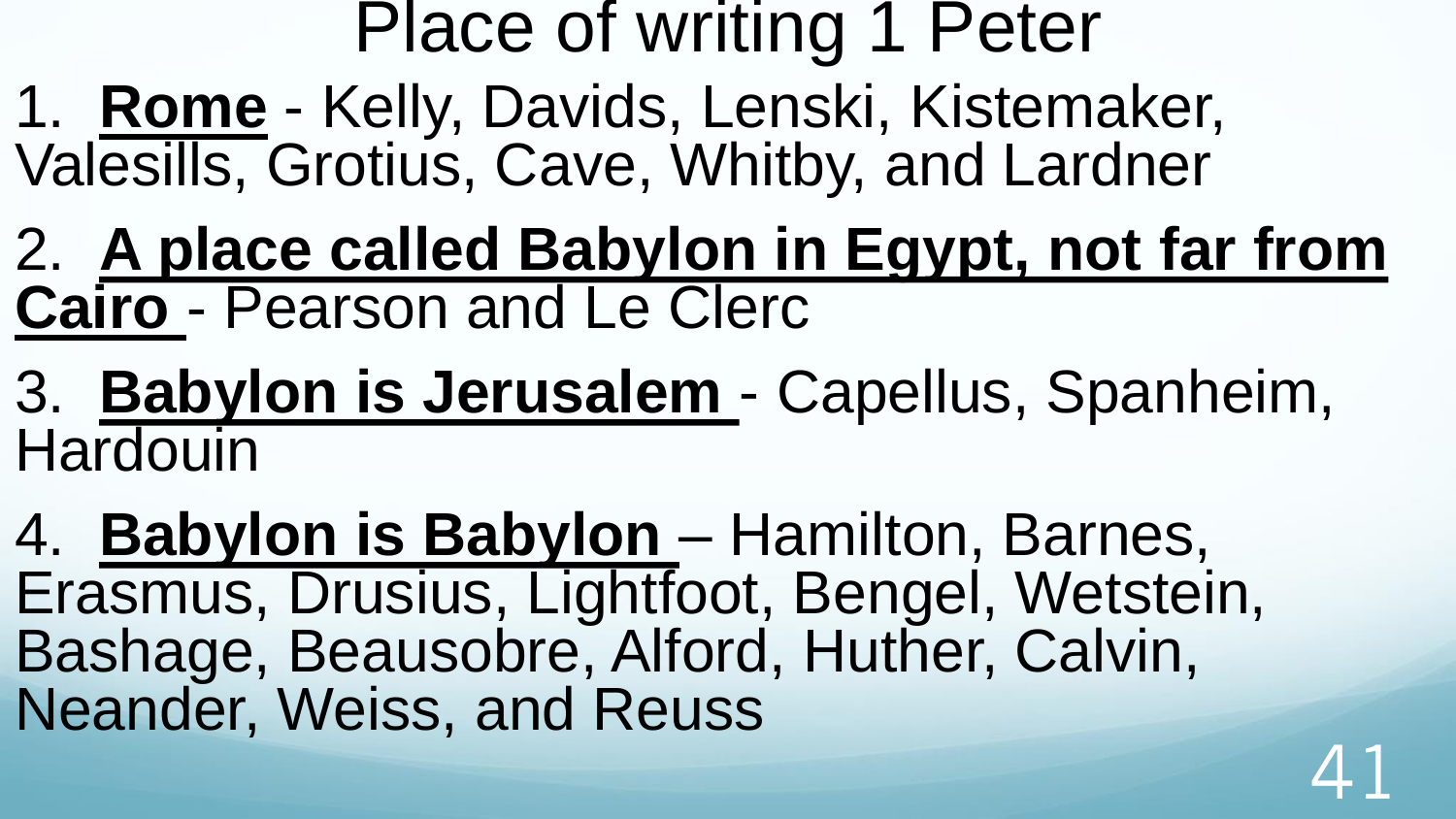### Time of Writing 1 Peter

Time: Nothing can be determined. There isn't any mention in 1 Peter that marks the time.

Hamilton — 64 AD or 65 AD Thiessen — 65 AD Lardner — 63 AD , 64 AD, or at the latest 65 AD Michaelis, — about 60 AD Barnes — probably between 58 AD and 61 AD

Based on the numerous references to suffering and persecution in this letter, Peter likely wrote during the persecution of Christians under Nero was ramping up.